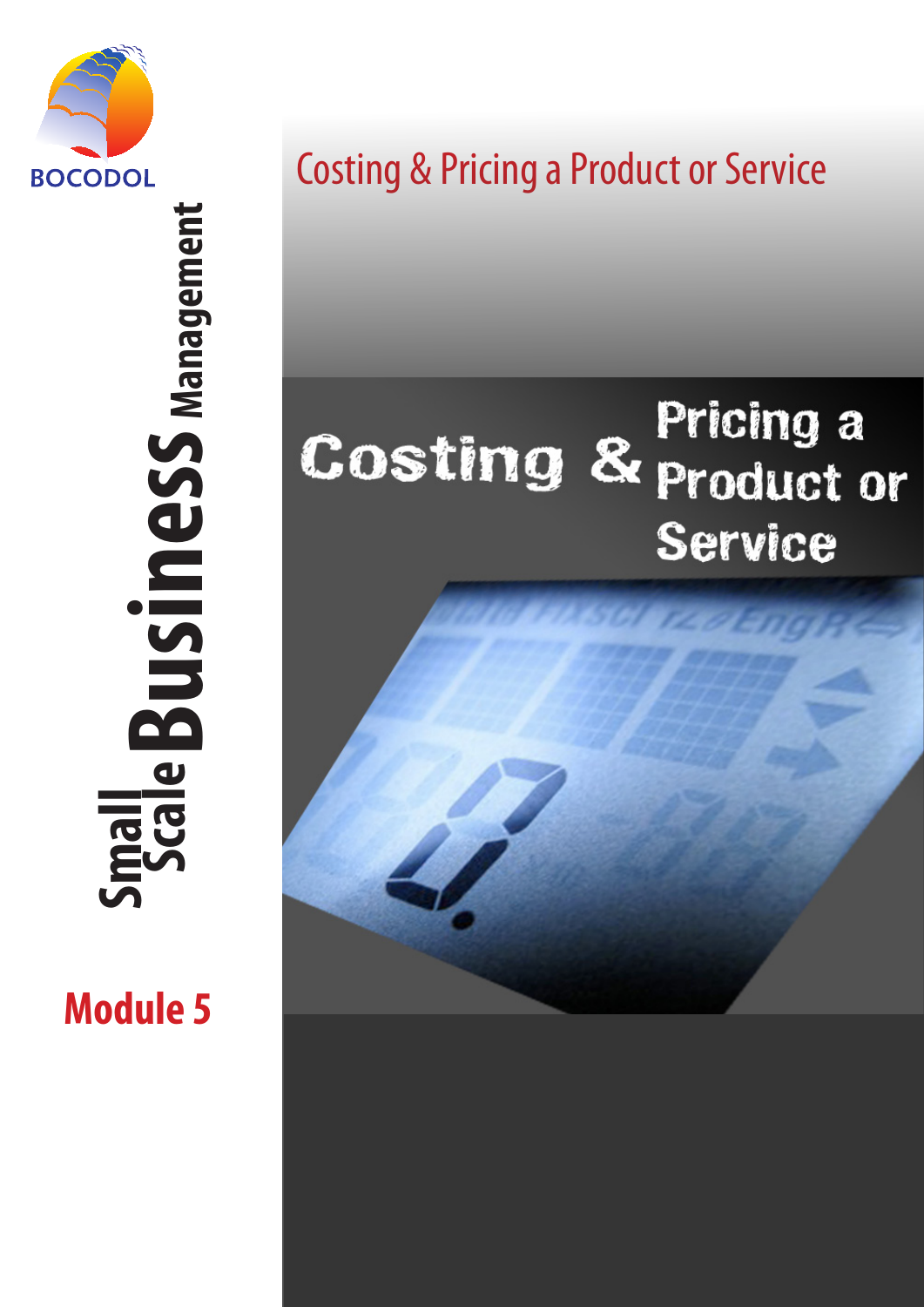#### **ACKNOWLEGEMENTS**

This module is a product of many people who worked hard to see it ready for use by BOCODOL learners. BOCODOL wishes to acknowledge contributions of the following

Revision Team

Tebogo Moagi Eric Ogenga Lobakeng Eric Setabo Yunobia Segokgo Gaolatlhe Masire

Writing Team

Eric Simukanga KwiriraiZvevu Stanley Tichapondwa Modesto Lobakeng Eric Setabo Frances Combs Annabel Catherine Dunn Yunobia Segokgo Felicity Chitonho

#### © 2011 BOCODOL The 2006 Winner of the Commonwealth of Learning Award of Excellence for the Institutional Achievement in Distance $GEDWLR$

This module is made available under a Creative Commons Attribution-ShareAlike 3.0 Licence (international): http://creativecommons.org/licences/by-sa/3.0.

First Edition Published 2003 Revised Edition Published 2011

Please direct correspondence to:

The Executive Director BOCODOL Private Bag BO 187 Tel: 3646100 Fax: 3181473 Gaborone, Botswana

ISBN 99912- 86 – 09 – 4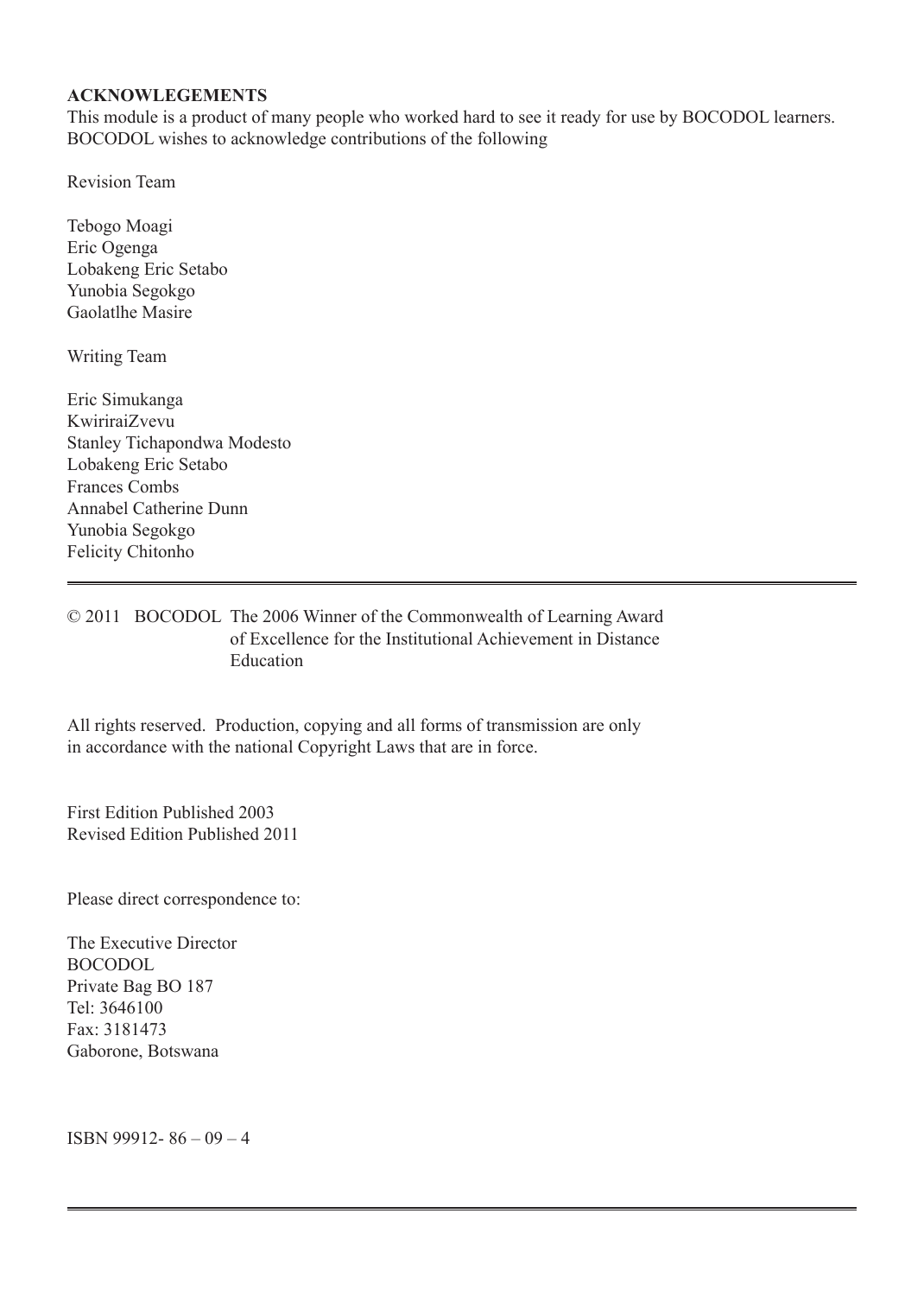# **Contents Page**

| Introduction to Module 5           |    |
|------------------------------------|----|
| Topic 1: Costing a product/service |    |
| Topic 2: Pricing a product/service | 11 |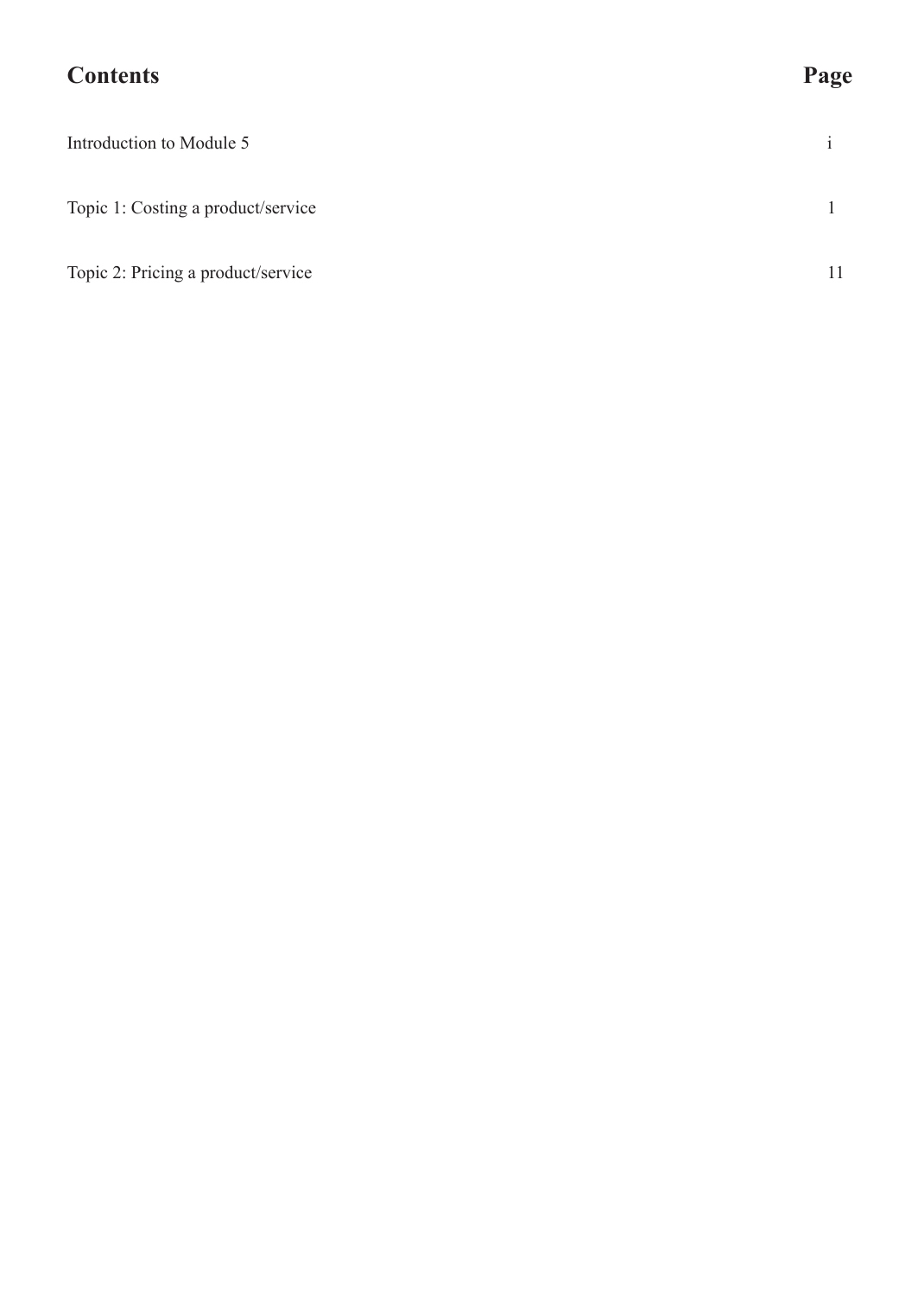# **Introduction to Module 5 Costing and Pricing a Product/Service**

This module is divided into two topics, and these are: Topic 1; Costing the Product/Service and Topic 2; Pricing the Product/Service.

In Topic 1 you learn about how to cost your product/service. We will look at the different categories of costs incurred by the business as well as how to calculate the break-even point. The Break-even point helps the businesses to know how much sales they should make before they realise some profit. Examples given in this topic will help you get a clear understanding of how to cost a product/service.

Topic 2 investigates how to go about the issue of pricing. To do that skillfully, you should be familiar with ideas that are commonly used in pricing. Some of these are: cost, loss and profit. These are closely linked with factors that influence pricing.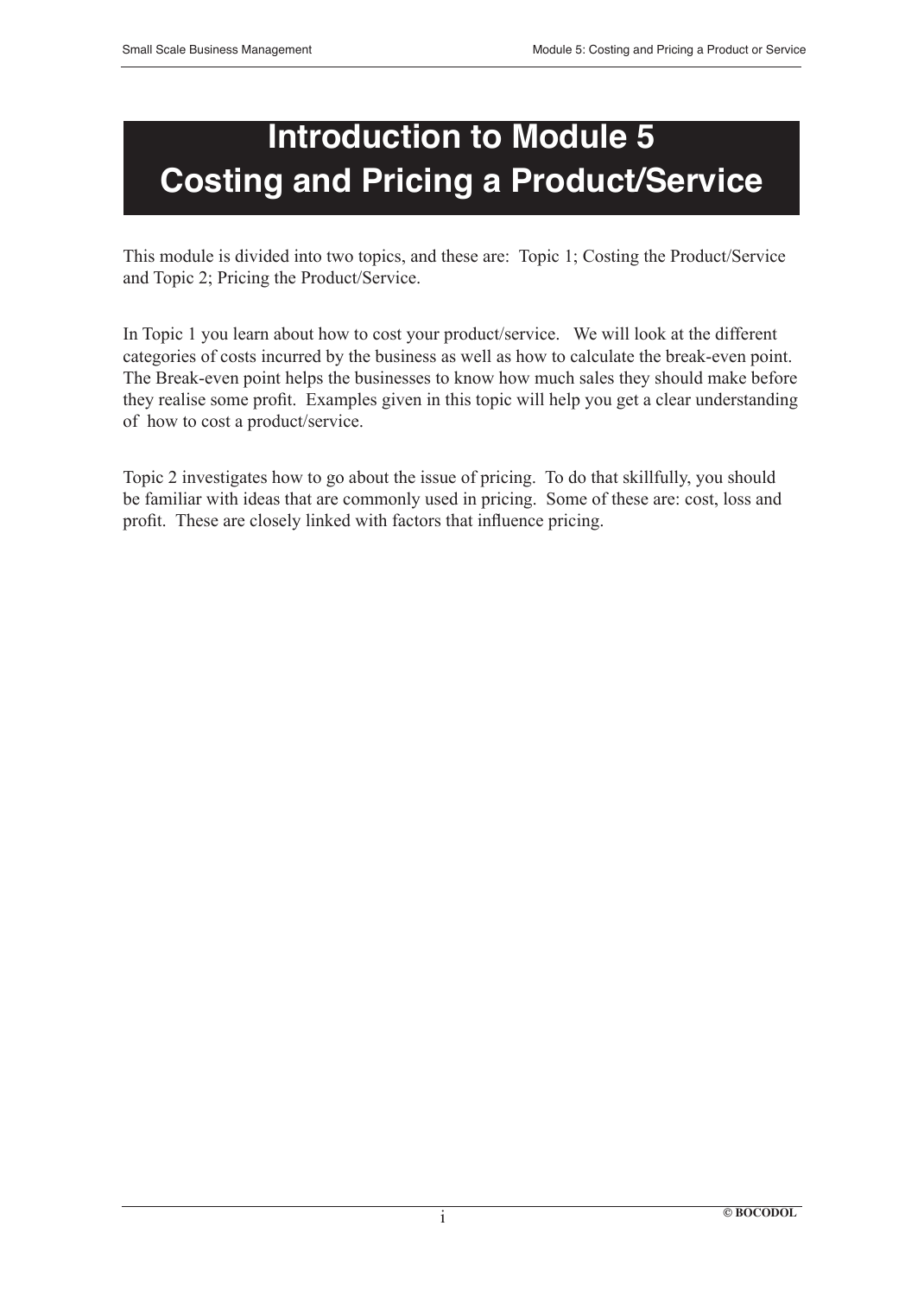# **Topic 1 Costing Your Product or Service**

# **Introduction**

The questions we may ask ourselves are; why do we cost the product or service? How do we cost our product or service? Every business aims to make profit and for the business to make profit, the cost of a product or service must be considered. It is of no use for a business to make a product, for example, and sell it at a price lower than the cost of production. The business will be running at an eternal loss.

In this topic you will learn how to calculate the fixed cost, the variable cost as well as the break-even point. These components of costing will help you as you set the price for your product or service in Topic 2.

# **Learning Objectives**

- By the end of this topic, you should be able to:
- Define costing
- Explain the importance of costing
- Calculate the fixed and variable costs of a product or service
- Calculate the break even point.

# **Content List**

| 1.1 Costing                             | 2           |
|-----------------------------------------|-------------|
| 1.2 Categories of cost                  | $\mathbf 2$ |
| 1.3 The Break even point                | 4           |
| 1.4 How to cost a product/service       | 6           |
| 1.5 What have we learnt                 | 8           |
| 1.6 Glossary                            | 8           |
| 1.7 Self assessment exercise            | 9           |
| 1.8 Suggested answers to activities     | 9           |
| 1.9 Answers to Self-assessment exercise | 10          |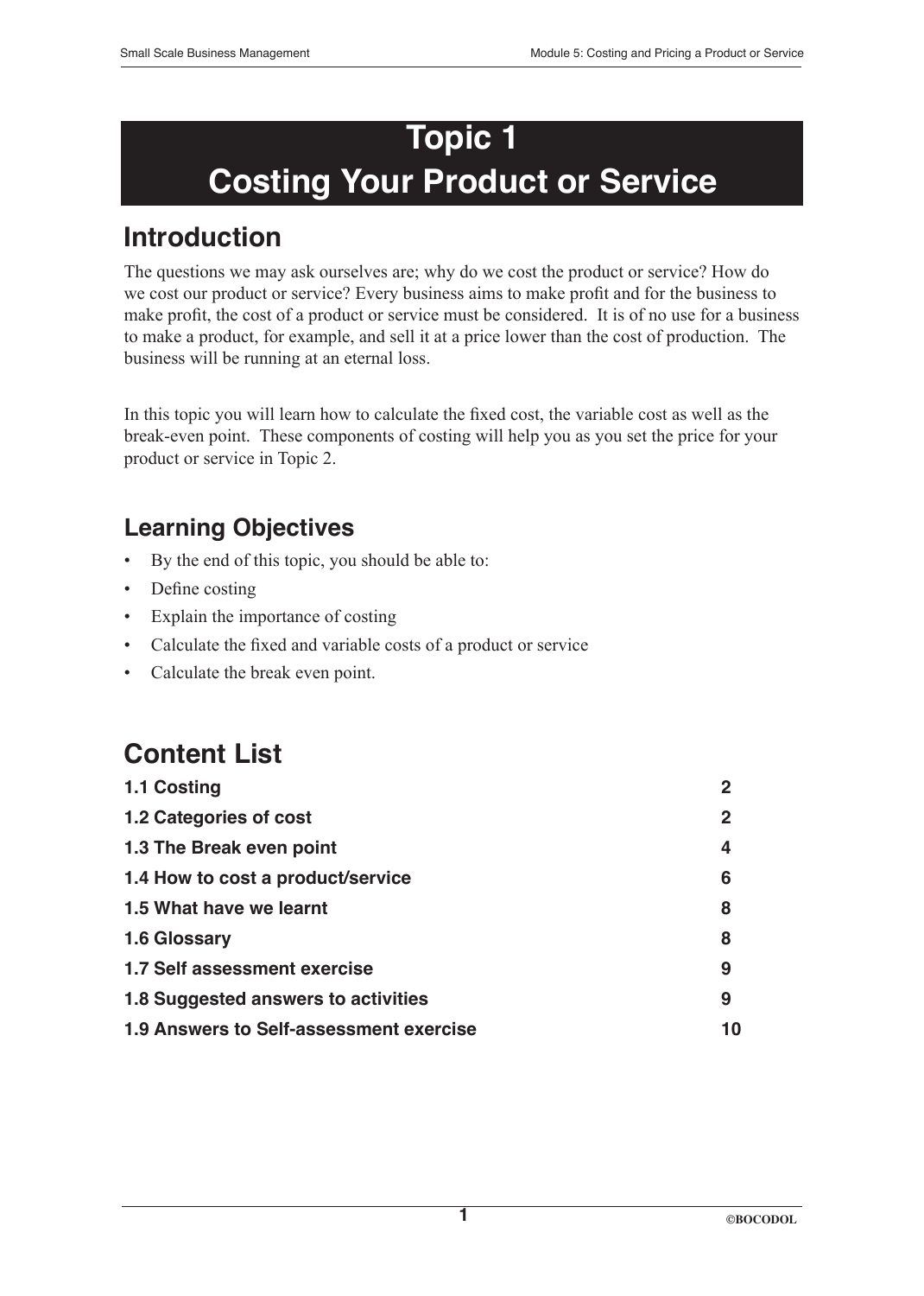# **1.1 Costing**

Every product/service comes with a cost. The cost may be of labour for producing the product, raw materials, machinery e.t.c. It is therefore very important for businesses to calculate their cost of production. What do we mean by production? Production is a process of turning raw materials into finished goods and services. During the process of production businesses incur some costs. They have to identify these costs in order to be able to set the right price for their goods and services. The selling price should always be set above the total cost of production in order for the business to realise some profit. Now let us define costing. Costing is finding out how much a business spends during the process of producing and selling a product or offering a service.

# **1.2 Categories of Cost**

We will now look at the two main categories of cost that a business incurs during the process of production, which are fixed and variable costs;

# **(a) Fixed costs**

Fixed costs are costs that do not change with the level of production. That is whether the level of production is high or low one has to incur the same amount of costs. For example if you rent out a mini bus that has a seating capacity of 25 and only 10 people manage to go on a trip, you will still have to pay the same amount of rental for the bus. Examples of fixed costs are salaries, rent and equipment's depreciation.

The following illustration shows the fixed cost of Ikageng Poultry Farm. The illustration shows that when Ikageng Poultry Farm produces 5000 chickens the fixed production costs are the same as when Ikageng Poultry Farm is producing 15000 chickens.



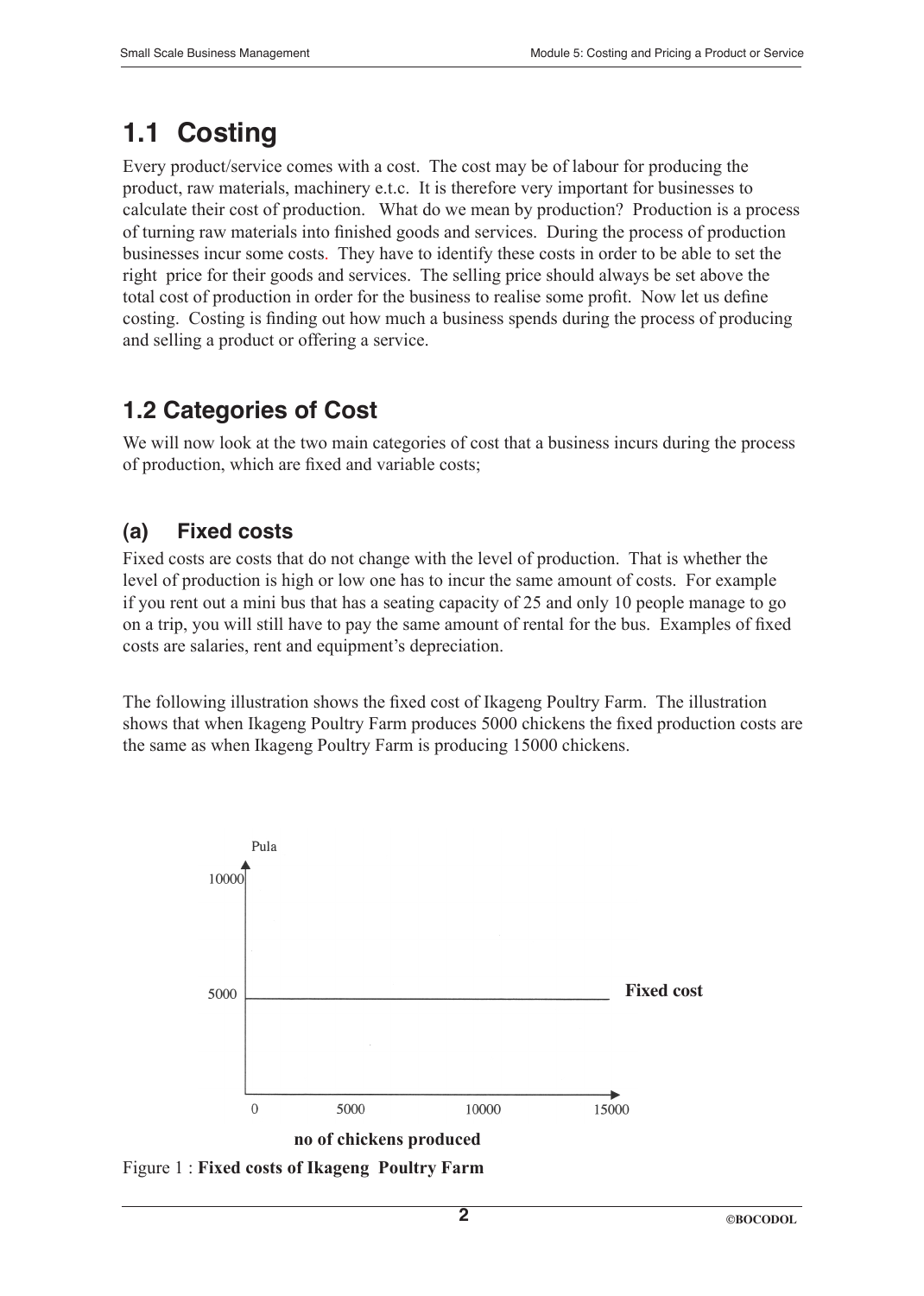### **(b) Variable Costs**

Variable costs are costs that change with the level of production. This means the more the products and services are offered the more the costs and vice verse. For example if you make school uniforms and you produce 100 of them the first month and 500 of them in the second month, it will mean that the variable costs of making the uniforms will be higher in the second month than in the first month. Variable costs helps the business calculate how much it costs to produce one product or offer a service. Examples of some of the variable costs for making school uniform are; cloth, buttons and thread. More raw materials will be used on 500 school uniforms than on 100 of them.

#### **Activity 1A**

Mr Borobe owns Borobe Bakery in Molepolole. He supplies fresh bread to the hospital and secondary schools. He operates from a rented bakery that belongs to the Village Development Committee (VDC). List rawmaterials that Borobe Bakery is most likely to use to produce bread.

*Turn to the end of the topic for feedback on this activity*.



**Figure 2: shows the variable costs for Borobe Bakery**

Figure 2 shows the how the variable costs of Borobe bakery rise with the number of loaves produced. For example when 5000 loaves of bread are produced, the bakery incurs P2000 in variable costs. When the number of loaves rises to 10 000, the variable costs rise to P4000.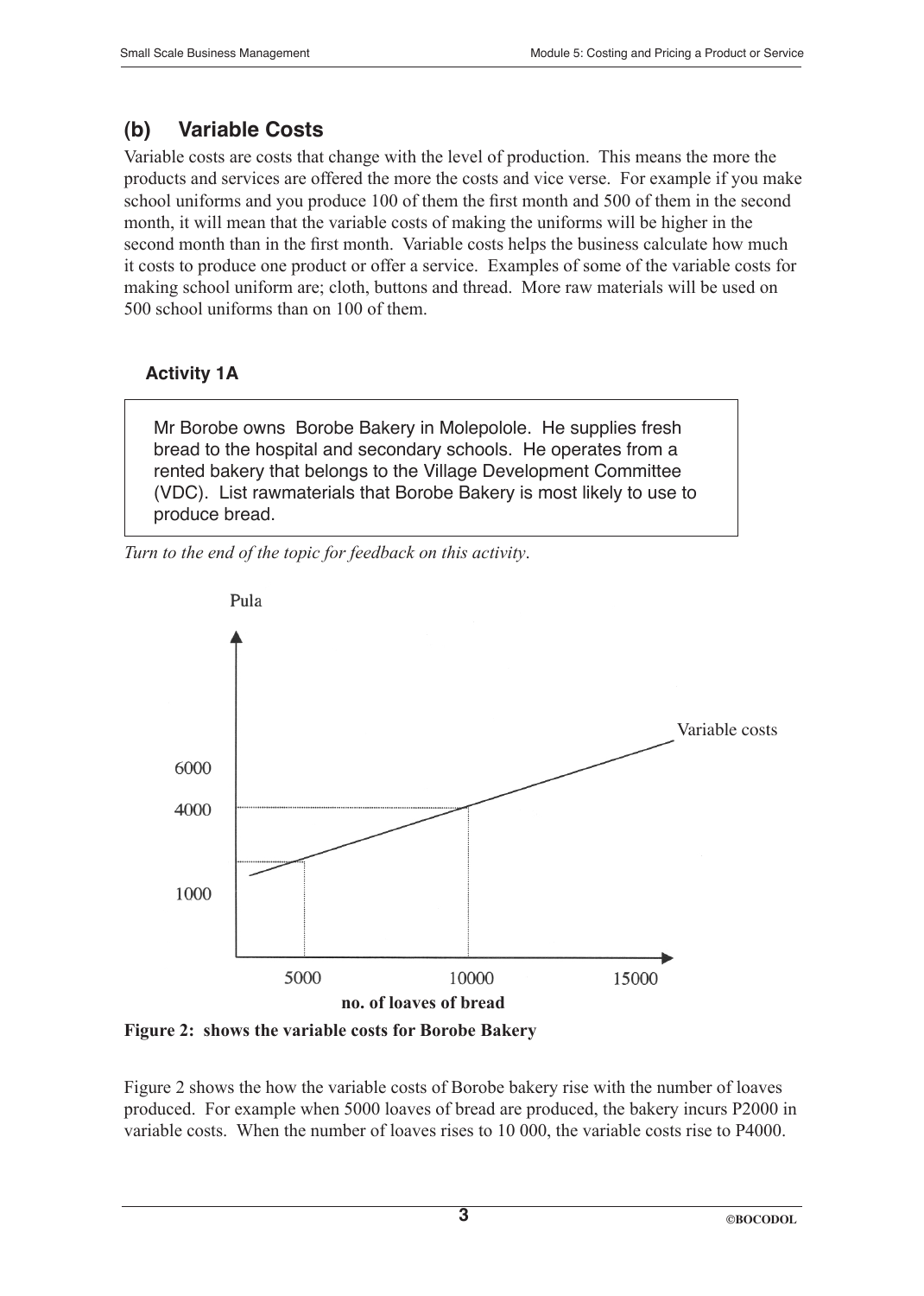#### **Activity 1B**

| Classify the following according to fixed and variable costs for a tailor shop; |
|---------------------------------------------------------------------------------|
| Water                                                                           |
| Rent                                                                            |
| Salary                                                                          |
| Sewing machine depreciation                                                     |
| <b>Thread</b>                                                                   |
| Cloth                                                                           |
|                                                                                 |

*Turn to the end of the topic for feedback on this activity*

# **1.3 The Break-Even Point**

It is very important for a business to calculate the breakeven point. Let us first define the breakeven point. The break-even point is the point at which total revenue equals total costs. Revenue is the total money that is received by a business from sales. At breakeven point the business has neither made profit nor loss. It is calculated by using fixed costs: these are costs that do not change with the level of production, variable costs: these are costs that change with the level of production and the *contribution.*

Before we calculate the breakeven point, let us first discuss the meaning and relevance of *contribution*. When we set the selling price for an item, it should cover both fixed costs and variable costs. It should also give us some profit. Put in another way;

Selling price  $=$  Fixed costs  $+$  variable costs  $+$  profit

If you remember some simple mathematics, the above relationship can be written as;

Selling price – variable costs = fixed costs + profit

The right hand-side of the above equation = contribution

This means that,

 $Contribution = Fixed costs + profit$ 

Using this we can define *contribution as the part of the selling price that covers fixed costs and gives us profit*.

Contribution is very important because we know that if we cannot cover fixed costs, our business can close down. For example if we cannot pay rent, we can be chased from the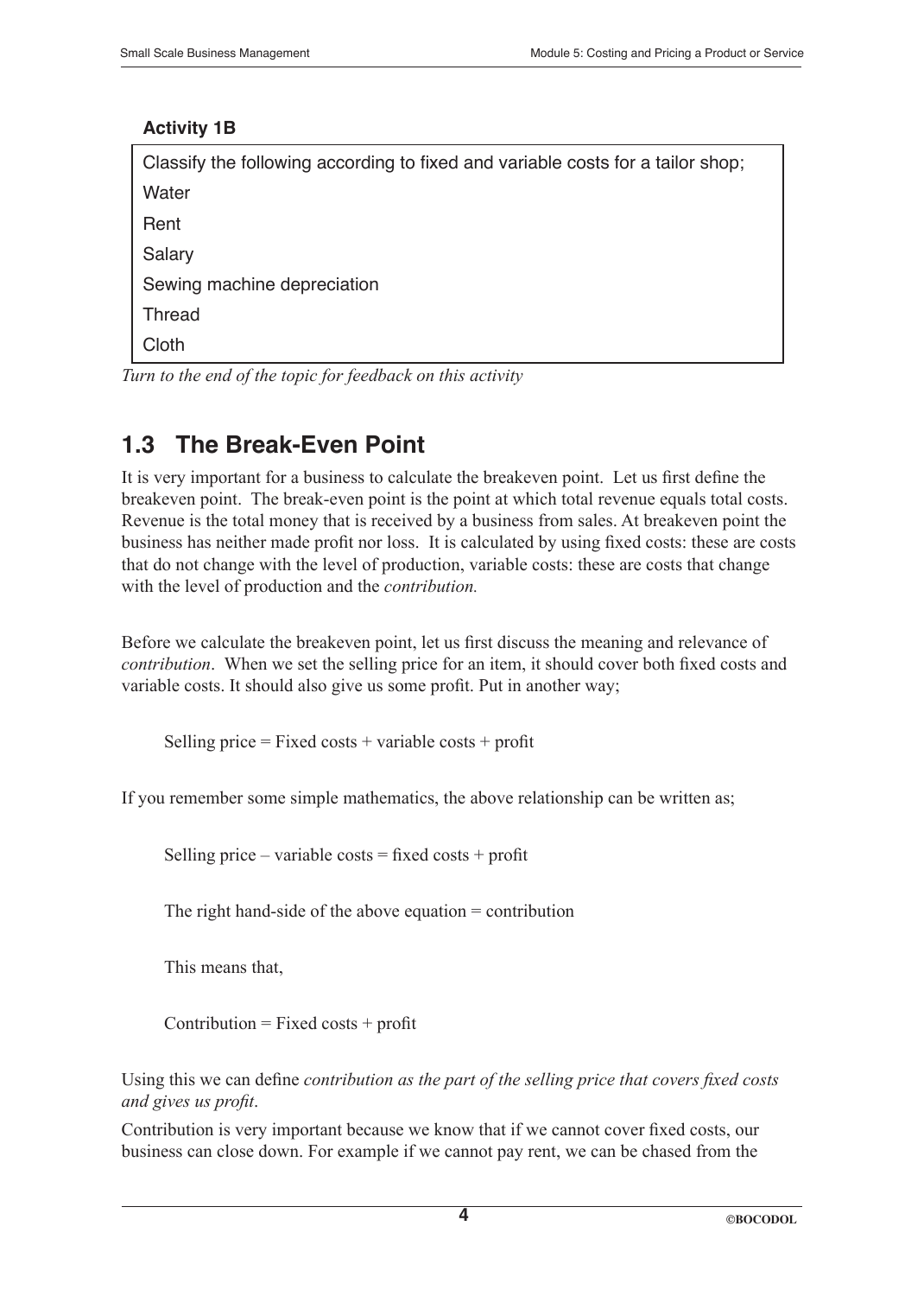premises by the owners. So we must know whether our selling price will allow us to cover fixed costs, then we remain with something for the profit.

Selling price – variable costs = contribution.

Let us consider the following example

If our selling price is P25.00 and our variable costs of production is P5.00 then our contribution will be as follows;

Contibution = Selling price – variable costs

$$
= P25 - P5
$$

$$
= P20
$$

The break-even point helps you to know at what unit of sales you should expect to start making profit. Figure 3 below shows the breakeven point of Mahube Petrol Station. Total Fixed cost =  $P40\,000$ , Total variable costs =  $P60\,000$  and the breakeven point is P14 800. Total sales  $=$  P62 700



#### **Figure 3: The breakeven point of Mahube Petrol Station**

In order for us to understand more about how to calculate the break-even point, let us work through the following activity.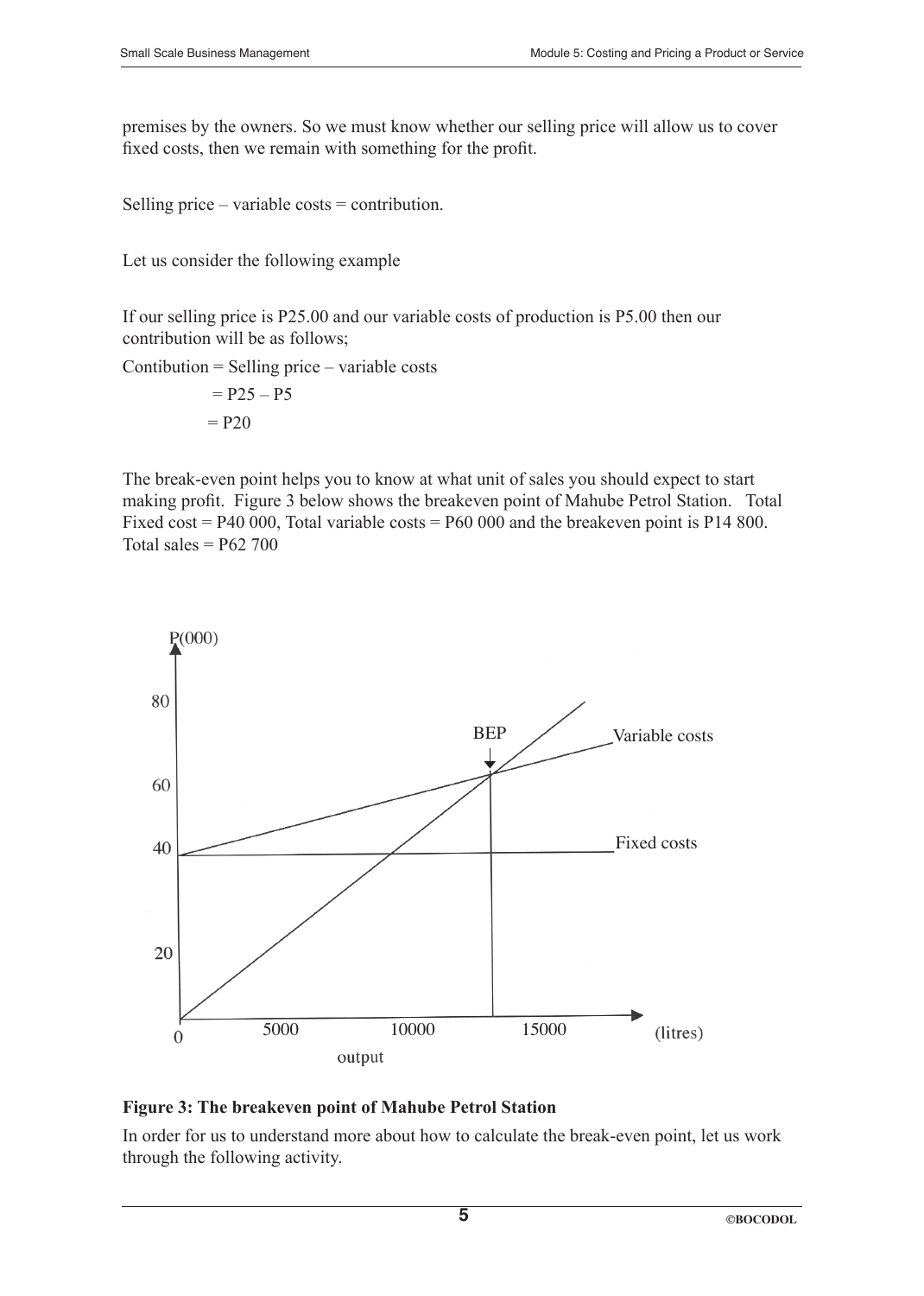#### **Activity 1C**

Dineo makes wedding cakes. Her Total fixed costs are P6000 and her variable costs are P400 and her selling price is P450 per cake

- (a) Calculate the contribution
- (b) Calculate her break-even point

*Turn to the end of the topic for feedback on this activity.*

## **1.4 How to cost a Product/Service**

We are now going to look at how we cost our products and services. Remember that it is important to cost your product/service in order for you to set the right price for your product/ service. We will start with an example of a product.

#### **Example 1 – Costing a product**

Mokgomane Brick Layers manufactures bricks for Mokgomane village. The first question we would ask ourselves is what are the fixed costs and variable costs of the business? Let us list these costs.

| <b>Fixed Costs</b>                       |          | Variable costs per brick    |  |
|------------------------------------------|----------|-----------------------------|--|
| P <sub>15000</sub>                       | Cement   | P <sub>1.00</sub>           |  |
| P7000                                    | Sand     | P <sub>0.50</sub>           |  |
| P <sub>2000</sub>                        | Concrete | P <sub>0.75</sub>           |  |
| P8000                                    | Water    | P <sub>1.50</sub>           |  |
| Total Fixed CostsP18 500                 |          | P3.75                       |  |
| NB: The selling price per brick is P5.00 |          |                             |  |
|                                          |          | <b>Total variable Costs</b> |  |

The question may be, is P5.00 the right price for the bricks? Yes because P5.00 is higher than the variable cost of producing a brick which is P3.75. Let us now look at how many brick Mokgomane brick layers have to make in order for them to breakeven.

| $=$ fixed costs/selling price – variable costs |  |
|------------------------------------------------|--|
| $=$ fixed costs/contribution                   |  |
| $=$ P18 500 / P5.00 - P3.75                    |  |
| $=$ P18500 / 1.25                              |  |
| $= 14800$ bricks                               |  |
|                                                |  |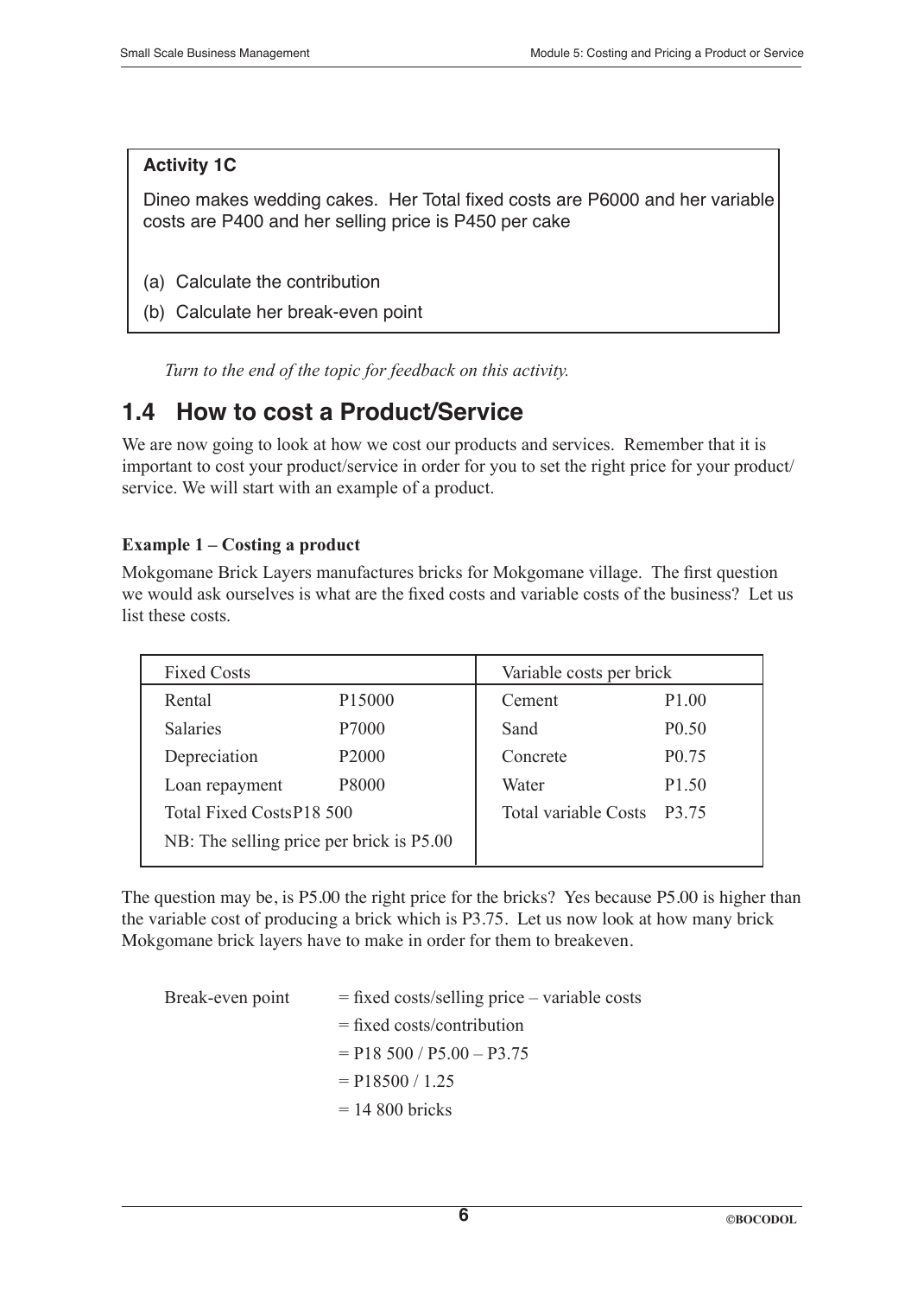Mokgomane Brick Layers will have to make 14800 bricks to break even. This means they will start to make profit when they have made and sold14801 bricks and they would have made P1.25 as profit.

#### **Example 2 – Costing a service**

We will use the information below to calculate the break-even point for Douglas Fuel Delivery Services. Let us assume that the costs are based on a trip of a radius of 400 km.

| <b>Fixed Costs</b><br>Variable costs per trip   |                       |                             |                    |
|-------------------------------------------------|-----------------------|-----------------------------|--------------------|
| Rental                                          | P13 00 000            | Fuel                        | P <sub>25000</sub> |
| Salaries                                        | P1000 000             | Oil                         | P <sub>2000</sub>  |
| Insurance                                       | P <sub>2500</sub> 000 | <b>Tyres</b>                | P <sub>2000</sub>  |
| Loan repayment                                  | P500 000              | Maintenance                 | P4000              |
| <b>Total Fixed costs</b>                        | P5300 000             | <b>Total Variable costs</b> | P36 500            |
| NB: The selling price per delivery is P45000.00 |                       |                             |                    |

Let us calculate the breakeven point for Douglas Fuel Delivery Service.

| $=$ fixed costs/selling price – variable costs |
|------------------------------------------------|
| $=$ fixed costs/contributon                    |
| $= P 5300 000 / P45 000 - P36 5000$            |
| $=$ P5300 000 / P 8 500                        |
| $= 623.529$                                    |
| $= 624$ trips                                  |
|                                                |

#### **Activity 1D**

Given the following costs calculate the break-even points. Fixed costs; P4500 Variable costs P3.50 Selling price P 10.00 Fixed costs; P 60 000 Variable costs; P75.00 Selling price; P80.00

*Turn to the end of the topic for feedback on this activity*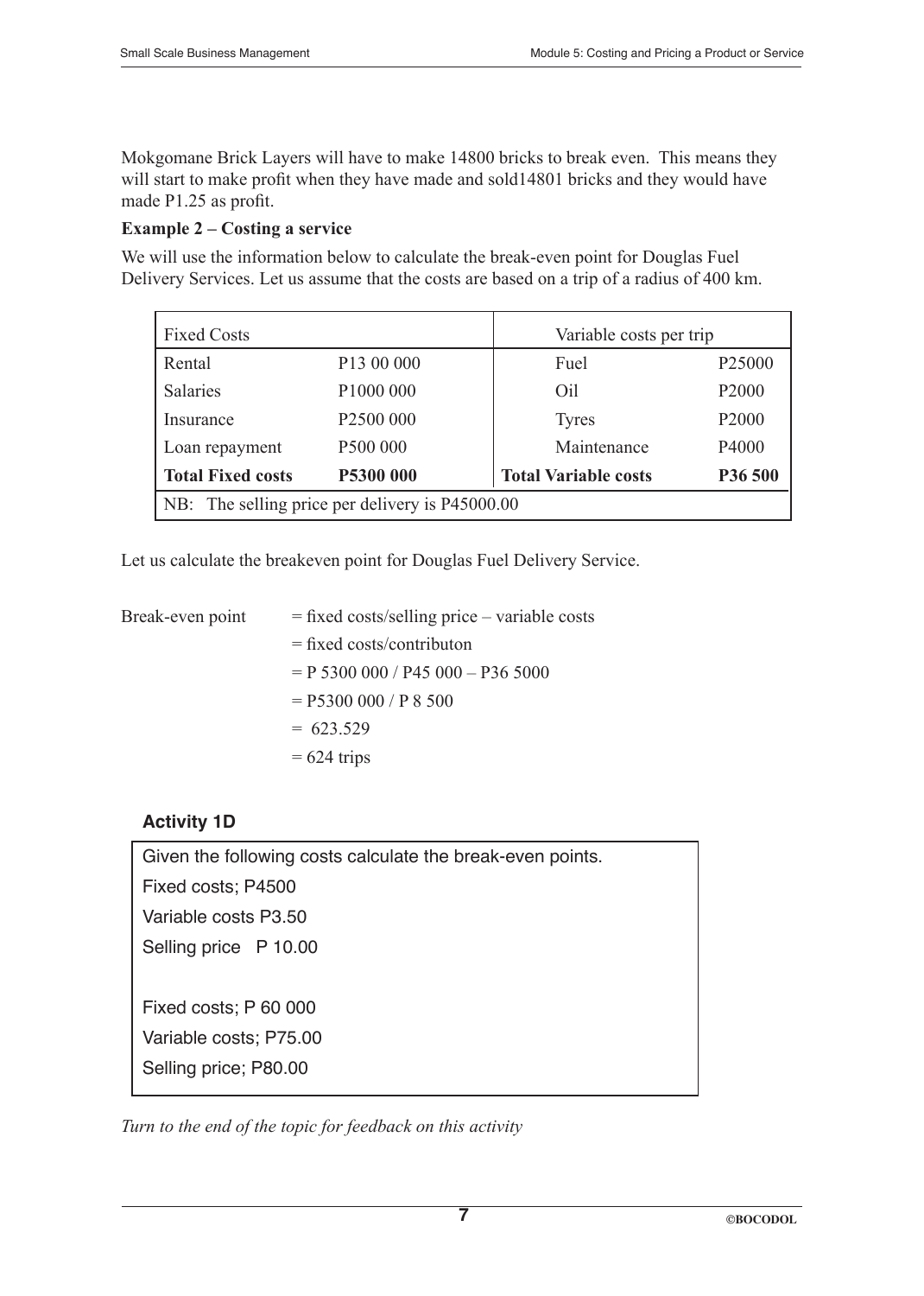# **1.5 What Have We Learnt**

- How to calculating the fixed and variable costs.
- The selling price must always be higher than the variable costs.
- How to calculate the contribution.
- How to calculate the breakeven point.
- It is important to calculate the breakeven point so that the business would know when it could expect to make profit.

# **1.6 Glossary**

| <b>Costing:</b>            | Costing is finding out how much a business spends during the<br>process of producing a product or offering a service. |
|----------------------------|-----------------------------------------------------------------------------------------------------------------------|
| <b>Cost of production:</b> | This is how much the business incurred during production or offering<br>a service.                                    |
|                            | Level of production: How much the business has produced in a specified time period.                                   |
| <b>Wages:</b>              | Income earned by day workers.                                                                                         |
| <b>Commission:</b>         | What a salesperson earns after selling a product or service.                                                          |
| <b>Total revenue:</b>      | Total income earned by the business in a specified Time.                                                              |
| <b>Total costs:</b>        | Total amount of money spent by the business during production or<br>offering a service.                               |
| <b>Fixed costs:</b>        | Costs that do not change with the level of production.                                                                |
| <b>Variable costs:</b>     | Costs that change with the level of production                                                                        |
| <b>Contribution:</b>       | The difference between the selling price and the variable cost.                                                       |
| <b>Breakeven point:</b>    | This is a point where the business has neither made profit nor loss.                                                  |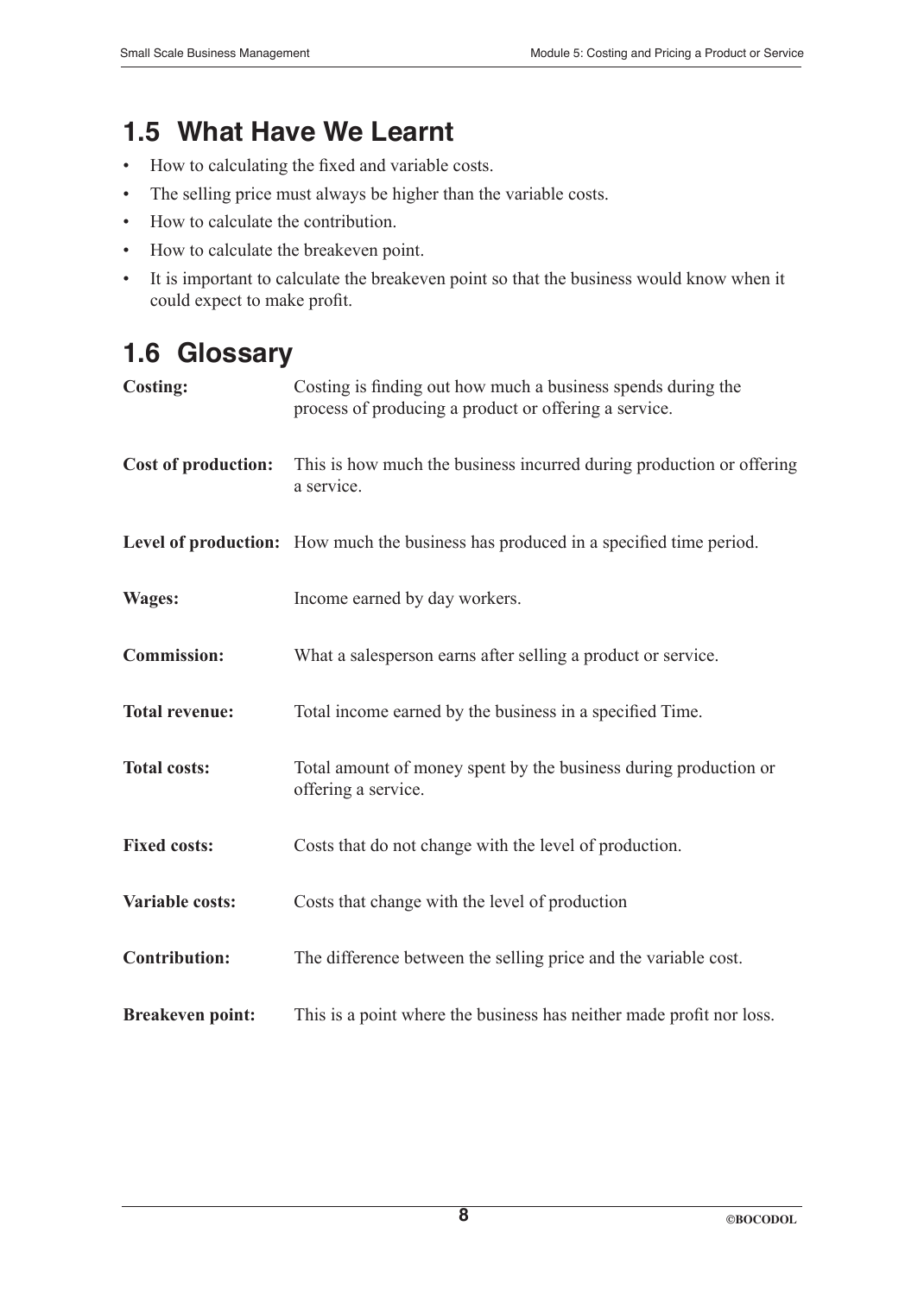# **1.7 Self Assessment Exercises**

True or false questions

- 1. If the cost of production is higher than the selling price the business will run at a loss\_\_\_\_\_\_\_\_\_\_
- 2. Fixed cost changes with the level of production
- 3. A business can be able to calculate how much it cost to produce a product or offer a service by using variable costs
- 4. Raw materials and wages are examples of fixed costs\_\_\_\_\_\_\_\_\_
- 5. The Break even point is the difference between the selling price and the variable costs\_\_\_\_\_\_\_\_\_\_\_\_\_

# **1.8 Suggested Answers to activities**

**Activity 1A** Yeast

Flour

Water

Gas/electricity

Plastick bags

#### **Activity 1B**

Fixed Costs Salary Sewing machine Rent

Variable costs Water Cloth Thread

#### **Activity 1C**

- (a) Contribuition  $= P450 P400$  $=$  P50 (b) Break-even point = P6000/450 - 400
	- $= 120$  cakes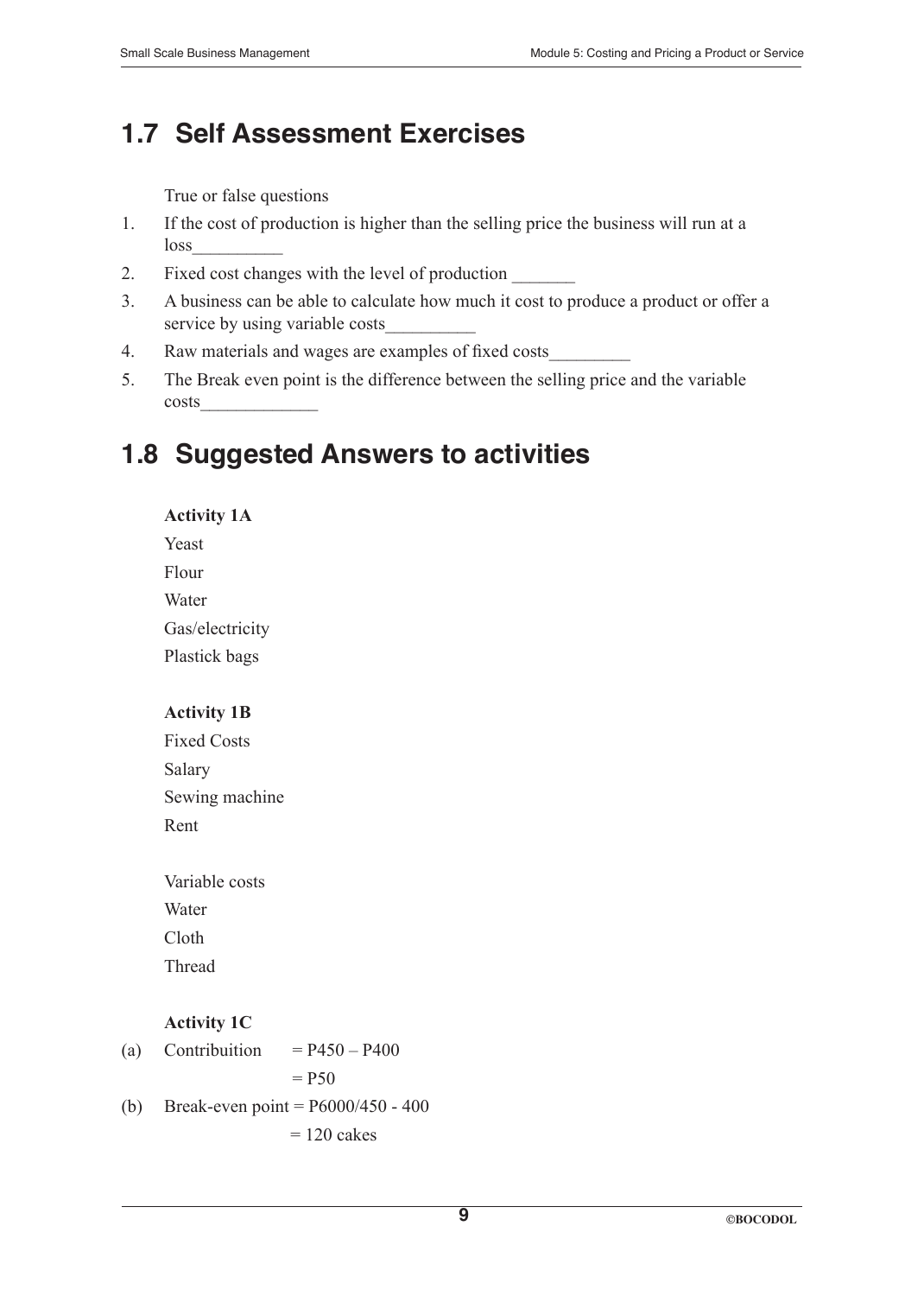This means that Dineo will start making profit on her 121<sup>st</sup> cake

#### **Activity 1D**

(a) Break-even point =  $P4500/P10-P3.50$  $= 692.3$ 

$$
= 692 \text{ units}
$$

(b) Break-even point = P60 000/P80-P75

 $= 12 000$  units

# **1.9 Answers to Self assessment Exercise**

- 1. True
- 2. False
- 3. True
- 4. False
- 5. False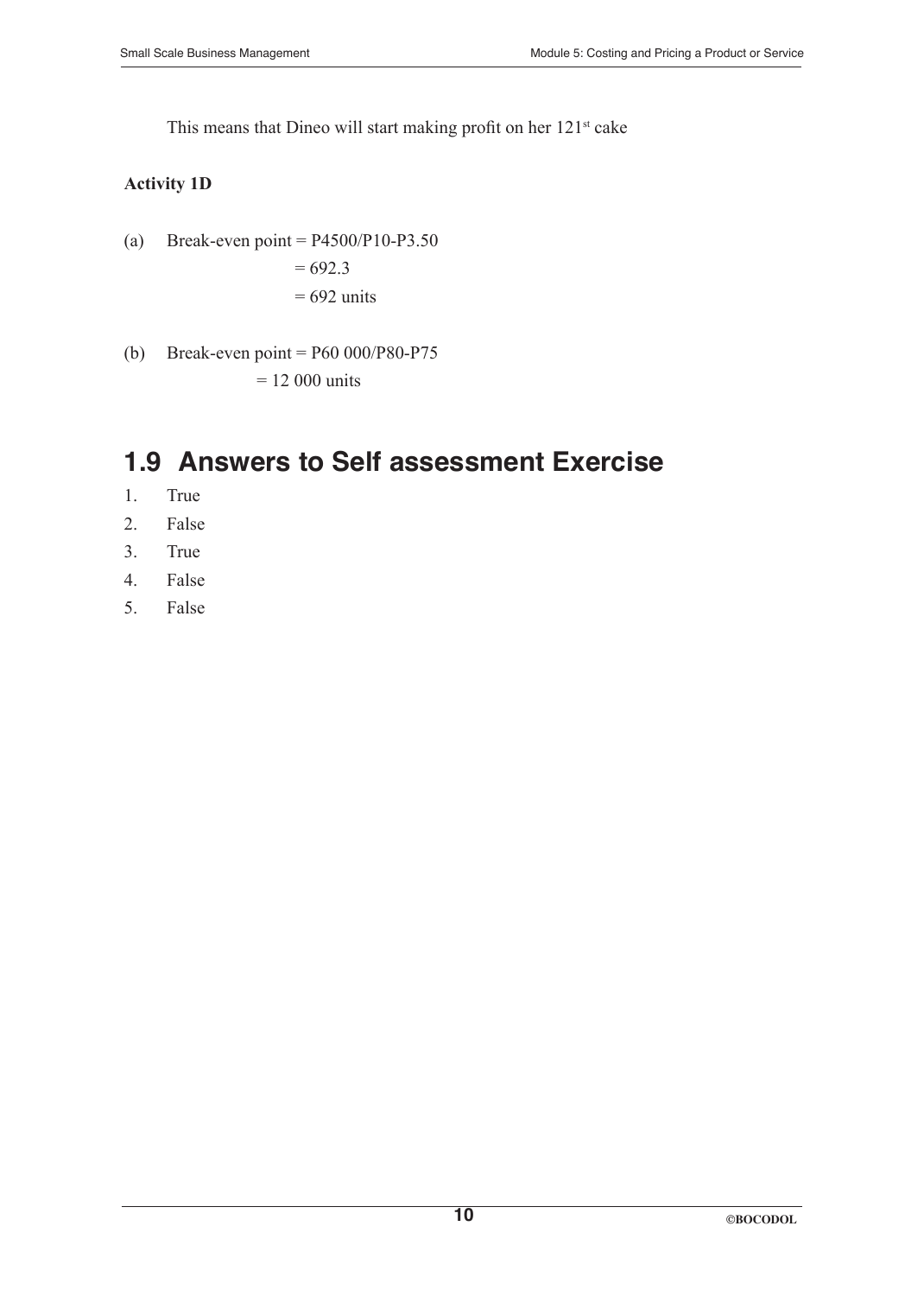# **Pricing Your Product or Service**

# **Introduction**

In the previous topic we learnt about how we cost a product or service. We also learnt that it is important for us to set our selling price higher than our cost of production, otherwise we will be running at a loss. More often than not, some business owners set their selling price without taking into consideration the cost of producing or offering a product. The questions we may be asking ourselves are; how do we determine the selling price? How do I set a good price for my product/service?

# **Learning Objective**

- Define pricing
- Explain the pricing strategies
- Discuss the factors influencing the price of a product/service

# **Content List**

| 2.1 Definition of pricing                                | 12 <sub>2</sub>   |
|----------------------------------------------------------|-------------------|
| 2.2 Factors influencing the pricing of a product/service | $12 \overline{ }$ |
| <b>2.3 Pricing Strategies</b>                            | 17                |
| 2.4 Setting a price                                      | 20                |
| 2.5 What have we learnt                                  | 22                |
| 2.6 Glossary                                             | 22                |
| 2.7 Self assessment exercise                             | 23                |
| 2.8 Suggested answers to activities                      | 24                |
| 2.9 Answers to self assessment exercise                  | 26                |
|                                                          |                   |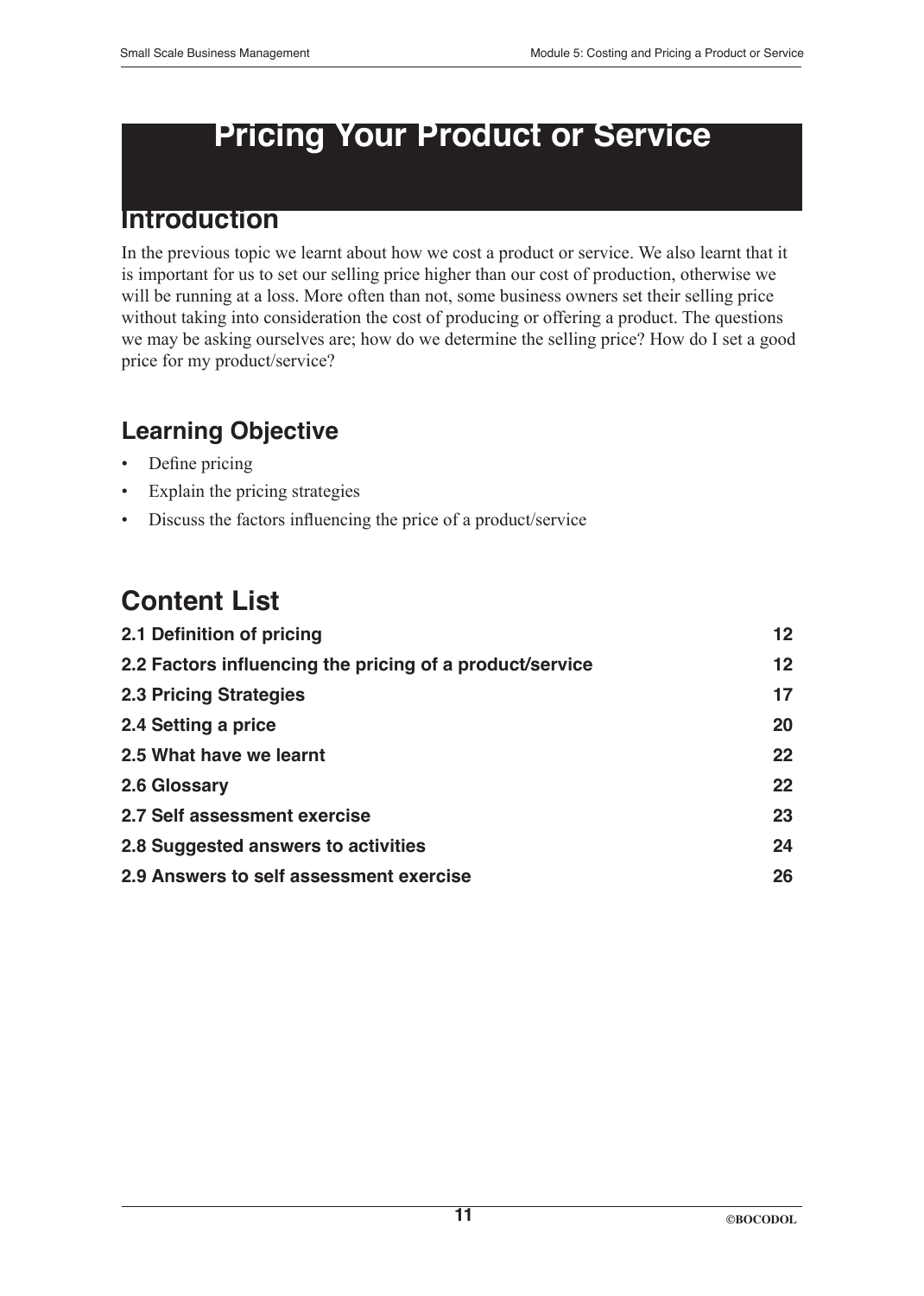# **2.1 Definition of pricing**

In the previous topic we discussed about the cost of a product or service. In this topic we will discuss the pricing of a product or service. First let us look at the definition of price. Price is the amount that the buyer pays to the seller for acquiring a product or service. Price is one of the four P's of the marketing mix. The four P's of marketing mix have been discussed in module 4, the other three being product, place and promotion. Pricing means putting an amount to the product/service that the buyer must pay to the seller in exchange for the product/service. Normally the sellers put prices on the products or shelves and the prices are visible so that the buyer may not waste time enquiring about them.

# **2.2 Factors influencing the pricing of a product / service**

Pricing can be influenced by the internal or external factors. Internal factors are those factors that are controlled by the business i.e. they come about as a result of decisions or actions taken by the business. On the other hand, external factors are those factors that are not influenced by the business, i.e. they do not come about as a result of decisions or actions taken by the business but they impact on the pricing of a product or service.

#### **Let us look at these factors closely**

### **1. Internal factors**

We will look at two internal factors and these are cost and pricing objectives

### **(a) Cost Objectives**

In the previous topic, we discussed how to cost a product or service. The cost of a product or service determines the selling price. For a business to realise profits, it should always set the selling price above the cost of production. The difference between the selling price and the cost of production is called the **margin**. Let us consider the following example. A motor vehicle company manufactures cars at a cost of P120 000 and sells them for P165 000. How much will be the margin in this case?

 $Margin = P165000 - P120000$  $=$  P45 000

In a successful business, price must be high enough to cover total costs and give some profit. This profit is also called margin. A margin is the Pula amount added to the cost of sales to get the selling price.

There are two types of margins that are normally used in business. These are **gross margin**  and **net margin**. Let us briefly look at these two terms because we shall be applying them in some parts of this topic.

Gross margin refers to the profit earned per 1 pula sale before expenses are deducted. This means that if we sell an item for 1 pula and the cost was 40 thebe, then our gross margin is 60 thebe. Assuming that after buying the item at 40 thebe, we spend another 30 thebe to cover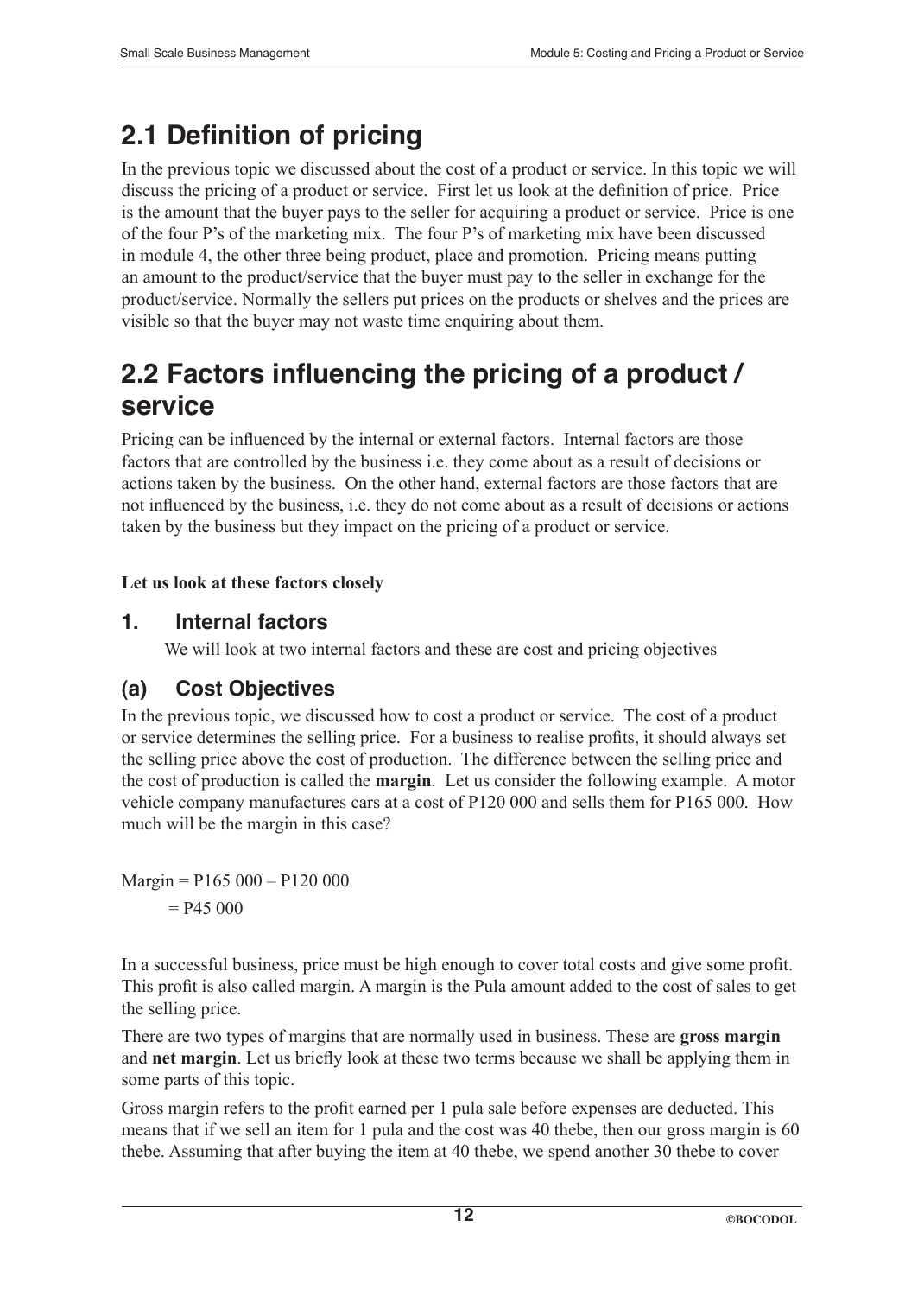other selling and administrative expenses, we can now calculate our net profit margin. This will become;

Selling price – total costs

 $= P1 - 70t = 30t$ .

 A general term that is normally used to describe changes to the cost is mark-up or markdown. A mark-down is a retail price reduction that is required because customers will not buy the product or services at the originally marked-up price.

#### **Activity 2A**

At the end of a particular season, retailers of clothes normally mark-down their prices of various goods they sell. Provide any five reasons why a retail price may be reduced.

\_\_\_\_\_\_\_\_\_\_\_\_\_\_\_\_\_\_\_\_\_\_\_\_\_\_\_\_\_\_\_\_\_\_\_\_\_\_\_\_\_\_\_\_\_\_\_\_\_\_\_\_\_\_\_\_\_\_\_\_\_\_

\_\_\_\_\_\_\_\_\_\_\_\_\_\_\_\_\_\_\_\_\_\_\_\_\_\_\_\_\_\_\_\_\_\_\_\_\_\_\_\_\_\_\_\_\_\_\_\_\_\_\_\_\_\_\_\_\_\_\_\_\_\_

\_\_\_\_\_\_\_\_\_\_\_\_\_\_\_\_\_\_\_\_\_\_\_\_\_\_\_\_\_\_\_\_\_\_\_\_\_\_\_\_\_\_\_\_\_\_\_\_\_\_\_\_\_\_\_\_\_\_\_\_\_\_

\_\_\_\_\_\_\_\_\_\_\_\_\_\_\_\_\_\_\_\_\_\_\_\_\_\_\_\_\_\_\_\_\_\_\_\_\_\_\_\_\_\_\_\_\_\_\_\_\_\_\_\_\_\_\_\_\_\_\_\_\_\_\_ \_\_\_\_\_\_\_\_\_\_\_\_\_\_\_\_\_\_\_\_\_\_\_\_\_\_\_\_\_\_\_\_\_\_\_\_\_\_\_\_\_\_\_\_\_\_\_\_\_\_\_\_\_\_\_\_\_\_\_\_\_\_\_ \_\_\_\_\_\_\_\_\_\_\_\_\_\_\_\_\_\_\_\_\_\_\_\_\_\_\_\_\_\_\_\_\_\_\_\_\_\_\_\_\_\_\_\_\_\_\_\_\_\_\_\_\_\_\_\_\_\_\_\_\_\_\_

*Turn to the end of the topic for feedback on this activity.*

Total cost mentioned above includes three elements. The first is the cost of the product (or service) offered for sale. A dinner-ware dealer in China, for example, must consider the cost of the dinner ware and transport charges.

The second element is the selling cost. This includes the direct cost of the sales person's services as well as the cost of advertising and sales promotion. The third aspect is the general overhead costs applicable to the given product. Considered in this cost are such things as office supplies, utilities, taxes, officers' salaries and management salaries.

### **(b) Pricing Objectives**

There are several pricing objectives a business could consider in order to make profit. A business has to determine what its objectives are before setting the price. These objectives could be meant to maximise sales volume, maximise profit or have the business remain in status quo. Let us look at these objectives closely.

### **Profit-oriented objectives**

### **(i) Achieve a target return**

A business may decide on a particular level of profit (expressed as a percentage of sales) that it wants to achieve. It then sets its pricing objective in order to achieve the target return on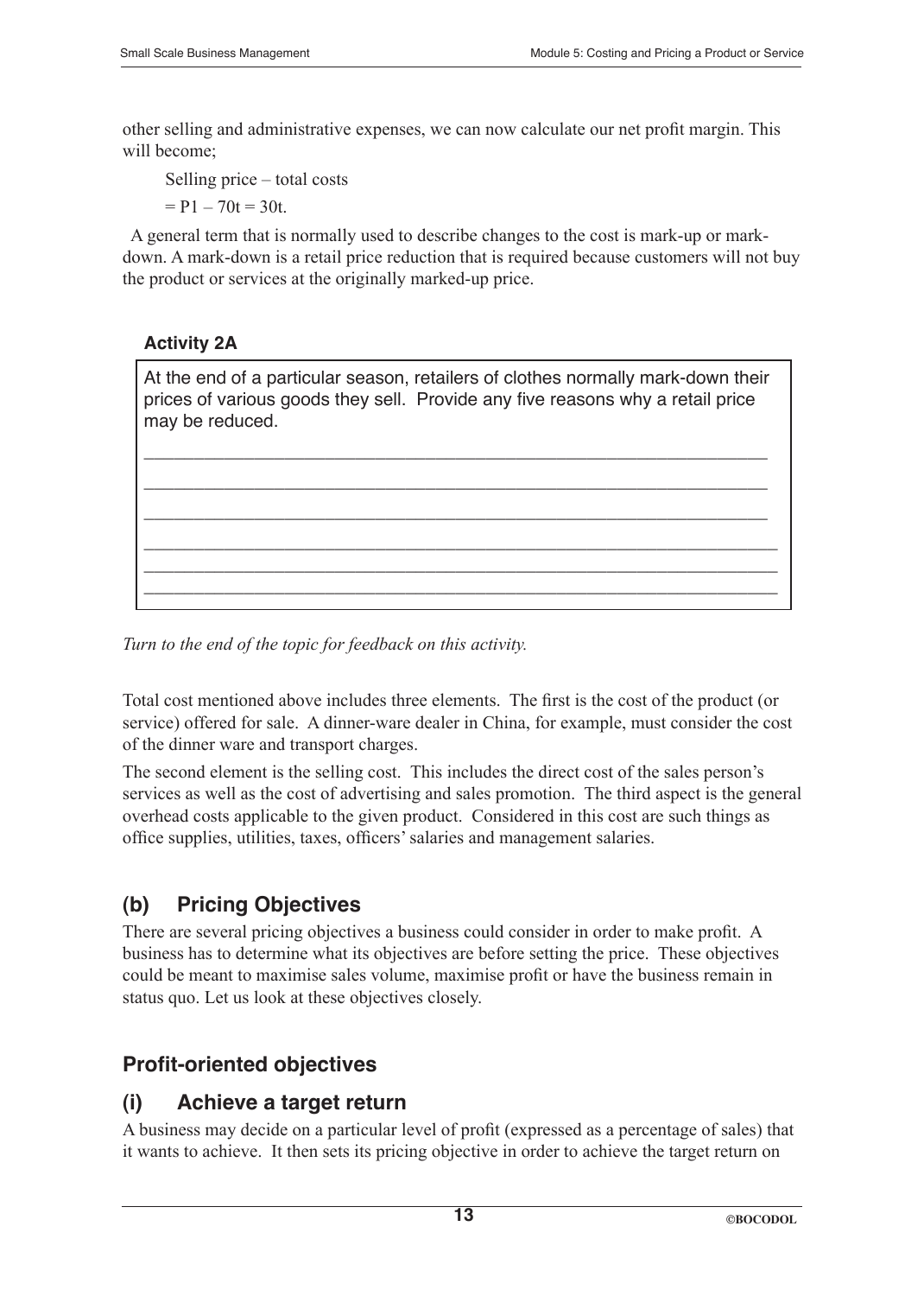investment. For example, a butchery business may have a profit objective of earning a 10% on sales of beef products and it prices its beef products accordingly. The main advantage of a target return objective is that actual performance can be compared against the target and decisions made whether or not to eliminate those products that are not achieving the target return.

### **(ii) Maximise profits**

The pricing objective of making as much money as possible is probably followed by a large number of businesses than any other goal. A profit-maximisation goal is likely to be desirable to both the company and the public in the long-run. The goal should be to maximise profits over all products rather than on a particular product.

### **Sales-oriented objectives**

Sometimes businesses focus their attention on increasing market share and maximising sales volume rather than profits. In this situation, the pricing goal will be to increase sales and to maintain or increase market share.

### **(i) Maintain or increase market share**

A market share objective forces a business to monitor its competitors in the market. An increase in market share may lead to lower costs. This is because the business can buy in bulk and get huge discounts. With a larger market share the business would be serving many customers, therefore if the firm sells at the same price as its competitors, it will get more profit. The business can also increase its market share by lowering costs of acquiring goods. This would make it lower selling prices to attract more customers.

### **(ii) Increase sales volume**

A pricing objective aimed at increasing sales volume is usually expressed as the percentage increase in sales volume over a given time period. Maximising sales can only be achieved by a business with excess capacity that can make pricing decisions without being influenced by its competitor's actions.

### **Status quo objectives**

Status quo means "don't change anything including prices". Status quo objectives are the least aggressive of all pricing objectives as they are designed to meet competition.

A status quo goal is often adopted by businesses in an industry where the product is standardised (e.g. copper, steel, salt etc) and where one of the large companies in that industry has always set a price for the product, small businesses simply follow-the-leader when setting their own pricing policies. A status quo pricing objective may form part of an aggressive market strategy focusing on price competition. Businesses who adopt this policy compete using those elements of the marketing mix other than price. For example, a business may differentiate its product, use different distribution channels or even promote different but relevant benefits of the product.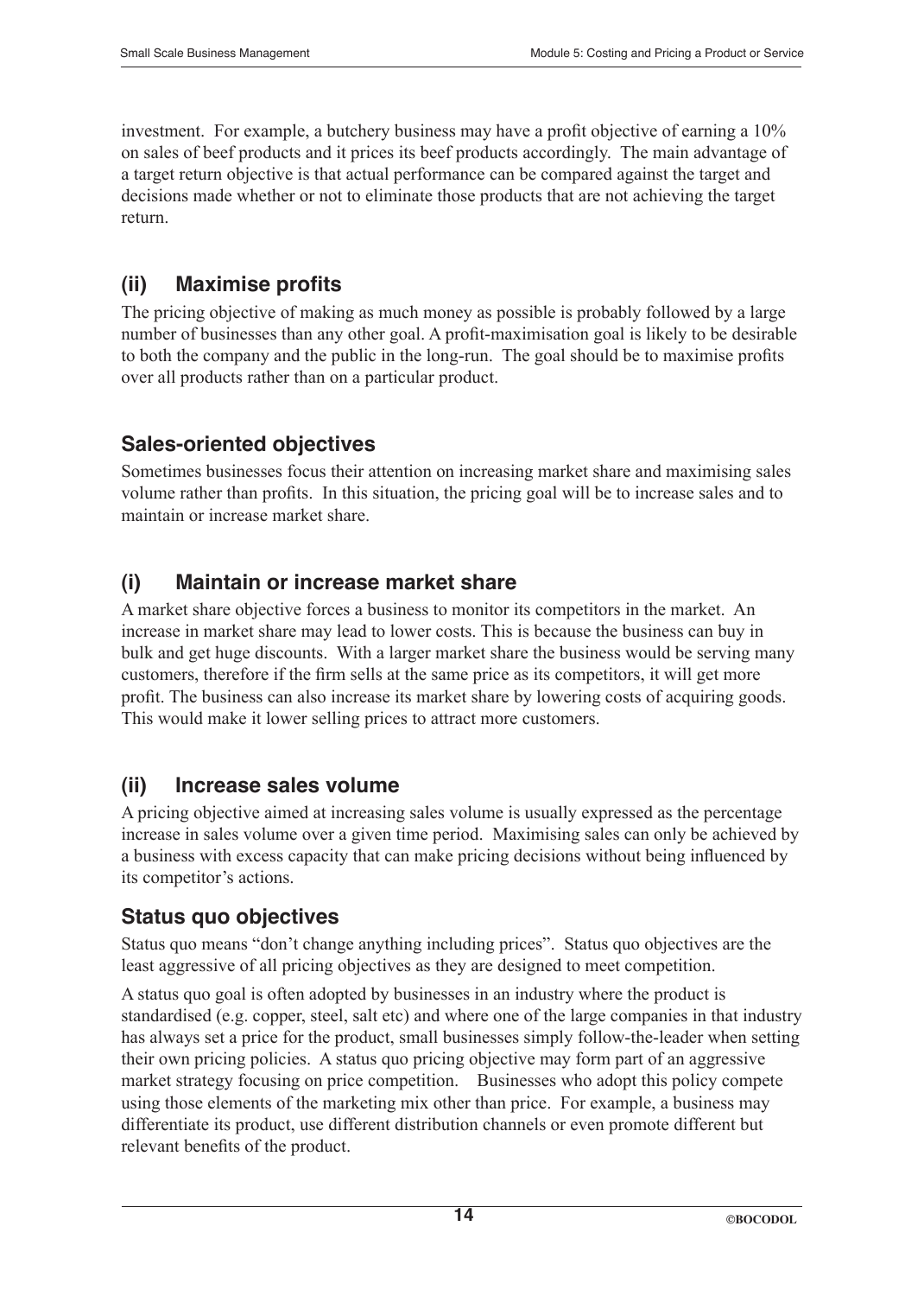#### 2. External factors

#### **(a) Demand for the product**

You must have heard the statement; 'the higher the demand the higher the price' and vice versa. It is true that when everybody wants to buy the same item, business people would find it convenient to increase the price. But when the demand for a good is low, its price would also be low.

#### **(b) Competitive reactions**

 The price of a product is influenced by both present and potential competition within the market. There can be no doubt that wherever the market is competitive, the customers will be more sensitive to price differentials than to the level of the actual prices. The threat of potential competition is high when the market is easy to enter and where profit prospects are encouraging. Comment on this in the following activity.

#### **Activity 2B**

| Identify three main sources of competition in your business or any other<br>business your are familiar with |
|-------------------------------------------------------------------------------------------------------------|
|                                                                                                             |
|                                                                                                             |

*Refer to the end of the topic for feedback on this activity. Compare your answers with friends and discuss. Check your responses against those given at the end of the topic.*

### **(c) Government reactions to price levels**

In some cases, government may legislate maximum prices in which case the product cannot be sold at any price other than the one set by government. An example of this is price of petrol and similar products.

In certain situations government can intervene directly to force prices up or down. Examples of such situations is the imposition of sales tax which raises the prices and may lead to demand falling for such products, as alcohol and cigarettes and the imposition of subsidies which may lower prices and increase demand for such products as maize and sorghum meal.

### **(d) Other elements of the marketing mix**

Pricing holds the central position in business. Pricing decisions are a major factor in determining a business's revenues and thus its profits, because of its effect on sales. Price is also an important influence on the volume of business being transacted. This we have already observed and it is repeated here for emphasis.

When setting the base price, marketing managers should consider the other major elements of the marketing mix product, distribution and promotion. Let us discuss these elements.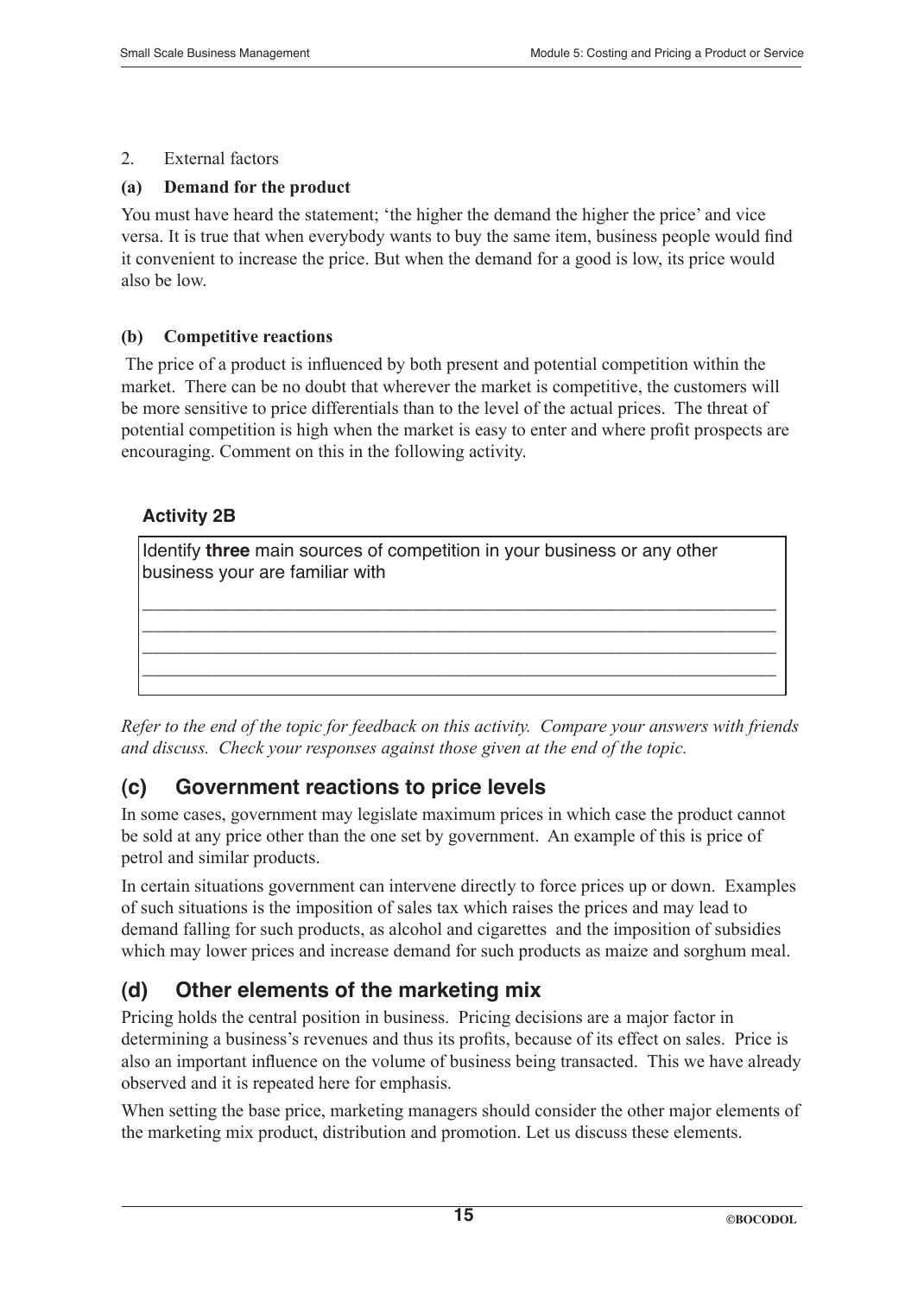## **(i) Product**

Price of a product is affected substantially by whether it is new or older. The importance of the product in its end use must also be considered. A higher price relative to the cost of production and marketing permits the business to build quality features that will differentiate the product from its competition. A low price may mean that the business in a highly competitive industry would have to assess carefully every feature (size, colour, style, etc) of a product in terms of its importance to the buyer and its influence on cost.

The price of a product can also be influenced by (i) whether the product may be leased as well as bought outright (ii) whether or not the product may be returned to the seller, and (iii) whether a trade-in is involved.

### **(ii) Channels of distribution**

The channels and types of middlemen selected will influence a producer's pricing. A business selling both through wholesalers and directly to retailers often sets a different factory price for each of those two classes of customers. The price to wholesalers is lower because they perform services that the producer otherwise would have to perform itself. Examples of such activities include storage, granting credit to retailers, and selling to small businesses.

### **(iii) Promotion methods**

The promotional methods used and the extent at which the product is promoted by the producer, or middlemen, are factors to take into account in pricing. If a major promotion responsibility, is given to the retailers, by the producer, they must be charged a lower price for a product than if the producer advertises it heavily. Even when the producer promotes the product, it may still want its retailers to use local advertising to tie in with national advertising. Such decisions must be reflected in the producer's price to these retailers.

### **Activity 2C**

Write down other factors that need to be considered before pricing a product/ service.

\_\_\_\_\_\_\_\_\_\_\_\_\_\_\_\_\_\_\_\_\_\_\_\_\_\_\_\_\_\_\_\_\_\_\_\_\_\_\_\_\_\_\_\_\_\_\_\_\_\_\_\_\_\_\_\_\_\_\_\_\_\_

\_\_\_\_\_\_\_\_\_\_\_\_\_\_\_\_\_\_\_\_\_\_\_\_\_\_\_\_\_\_\_\_\_\_\_\_\_\_\_\_\_\_\_\_\_\_\_\_\_\_\_\_\_\_\_\_\_\_\_\_\_\_

\_\_\_\_\_\_\_\_\_\_\_\_\_\_\_\_\_\_\_\_\_\_\_\_\_\_\_\_\_\_\_\_\_\_\_\_\_\_\_\_\_\_\_\_\_\_\_\_\_\_\_\_\_\_\_\_\_\_\_\_\_\_

\_\_\_\_\_\_\_\_\_\_\_\_\_\_\_\_\_\_\_\_\_\_\_\_\_\_\_\_\_\_\_\_\_\_\_\_\_\_\_\_\_\_\_\_\_\_\_\_\_\_\_\_\_\_\_\_\_\_\_\_\_\_

*Turn to the end of the for feedback on this activity*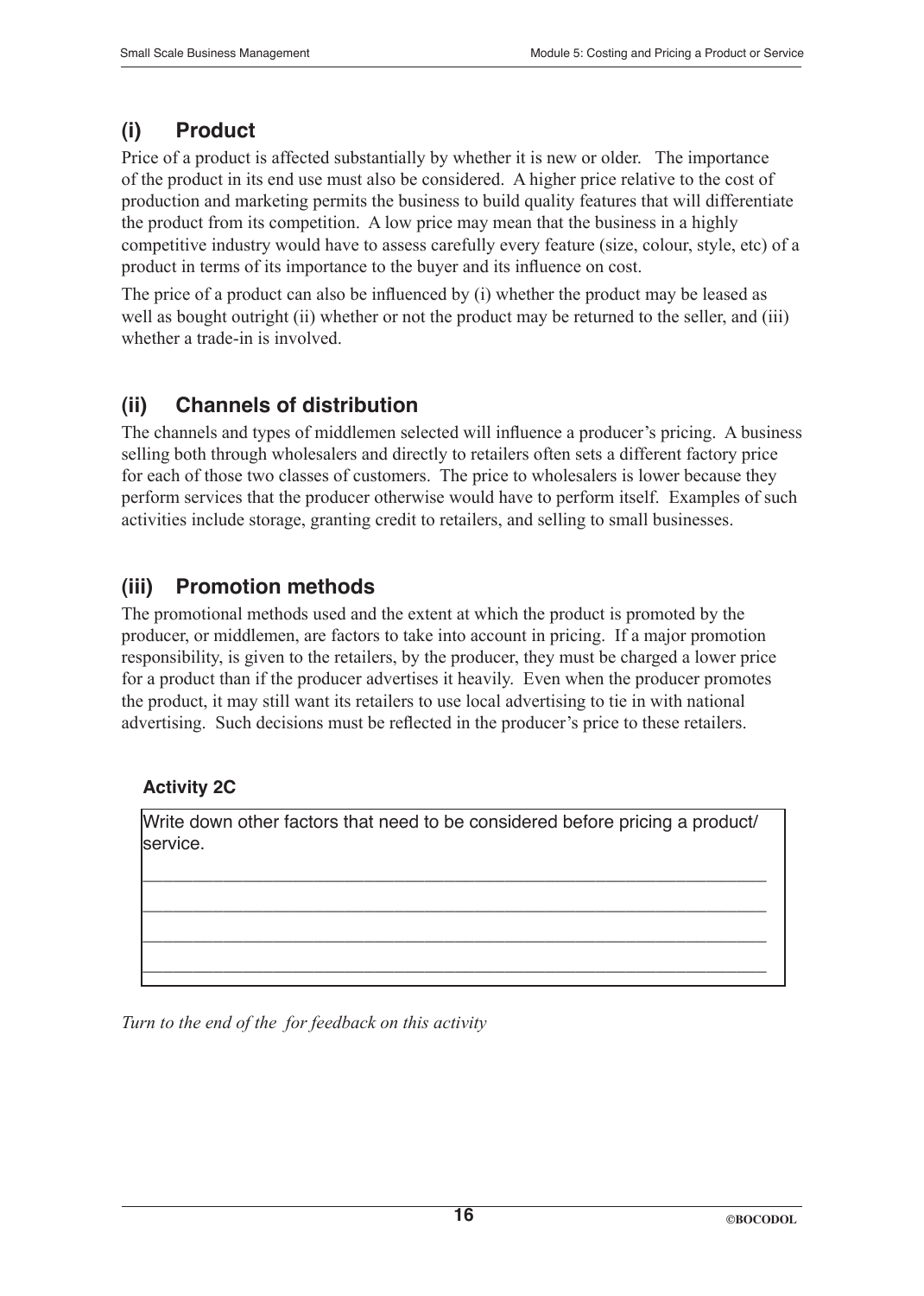# **2.3 Pricing strategies**

Having set the pricing objectives, the business should now look at how these objectives could be achieved hence engage the pricing strategies. There are a number of pricing strategies to consider when setting the price for a product/service. Several examples of these strategy considerations are discussed below.

### **(a) Penetration pricing**

This strategy involves pricing goods or services lower than normal, longer-term market price in order to gain more rapid market acceptance or to increase existing market share. It is one of the methods used to price new products or services. This method of pricing tends to discourage new competitors from entering the market if they view the penetration price as a long-term price. This strategy sacrifices some profit margins to achieve other marketing goals. For example, if you started a laundry business you might want to charge very low prices to attract more customers and discourage competitors from entering the same business.

### **(b) Skimming pricing**

A skimming-price strategy sets prices for products or services at very high levels for a limited period before considering a reduction to lower and more competitive levels later in the future. This is another method for pricing new products or services. This strategy makes an assumption that certain customers will pay the higher price because they perceive the product or service as a prestige or status item. This strategy makes practical sense when there is little threat of short-term competition or when the costs of starting a business are high and need to be recovered quickly before competition sets in. A furniture shop as an example, might charge a higher than normal price for a new and prestigious display cabinet.

### **(c) Follow-the-leader pricing**

This is a strategy where a business sets the same price, even lower, than a bigger business that seems to be controlling the market.

The possible reaction of competitors is an important factor in determining whether to reduce prices below the existing level. A small business in competition with larger companies cannot be in a position to consider itself the price leader. If competitors see the small business' pricing as relatively unimportant, they may permit a price differential. This may well be the reaction if the price-cutting firm is sufficiently small. On the other hand, established businesses may view a small business price-cutter as a direct threat and counter with reductions of their own which could be much lower and could hurt the small business. In such a case, the smaller price-cutter stands to gain very little.

For example if you started a small business of brewing beer you would certainly have to charge the same price as Kgalagadi Breweries for your products or even lower to attract customers from the leader.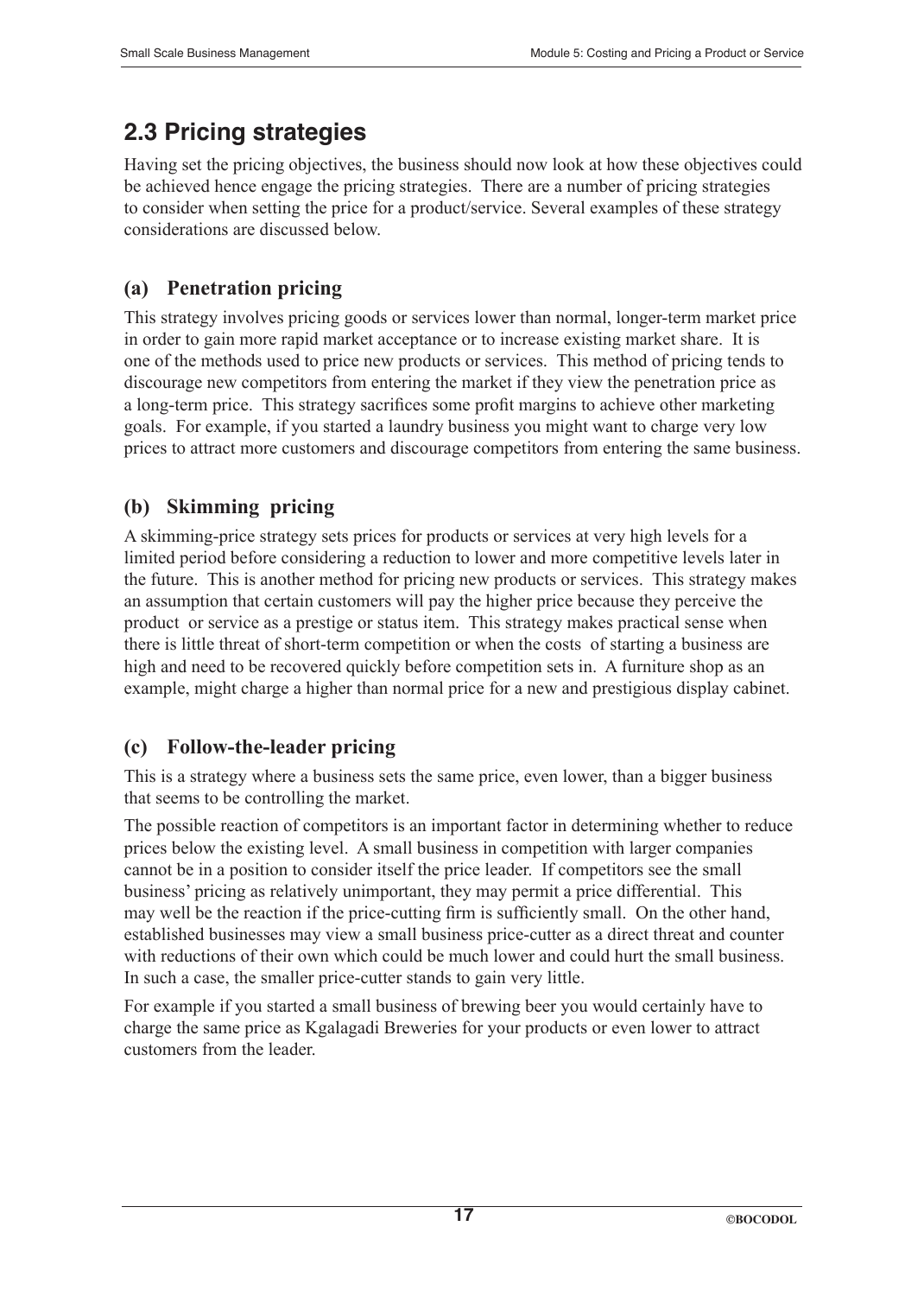### **(d) Variable pricing**

This refers to setting different price levels to different customers depending on whether they buy in small or large quantities.

In some businesses, the business makes price concessions to selected customers even though it advertises a uniform price. Concessions may be made for various reasons, one of which is customer's knowledge and bargaining strength. In some businesses, therefore, pricing decisions involve two parts: a stipulated "list price" and a range of price concessions to specific buyers. A small stationery shop, for example, located in the village might give a lower concession price to schools in the area because they buy in bulk and charge a higher price to individual customers.

### **(e) Flexible pricing**

Although many businesses use total cost as a point of resistance, most of them take into account special market conditions and practices of competitors in arriving at their prices. For example a blanket retailer can estimate the full cost, but modifies the price to meet market conditions. His or her time is less valuable in summer, when business is slow, than in winter and will therefore adjust the estimates of cost accordingly. Thus two different prices may apply for winter and summer due to different conditions in demand.

On certain occasions it may be wise to price at less than total cost. For example, if the facilities of a business are idle, some costs can be recovered by selling at less than total costs as long as this price covers variable costs (cost of raw material and other inputs).

### **(f) Price lining**

A price line is a range of several specific prices at which a product is offered for sale. For example, ladies shoes might be sold at P150, P200 and P250. The general level of the different lines would depend on income levels and buying desires of a store's customers. Price lining has the advantage of simplifying choice for the consumer and reducing the necessary minimum inventory.

### **(g) What the traffic will bear**

The policy of pricing on the basis of what customers will bear can be used only when the seller has little or no competition at all. Obviously, such a policy will work only for non standardised products. For example, a food store might offer sausage roll wrappers that competitors do not stock. Busy customers who want to fix the sausage rolls but who have neither the time nor knowledge to prepare the wrappers will buy them at any reasonable price.

Before you proceed with other sections, pause a while and answer questions in Activity 2D.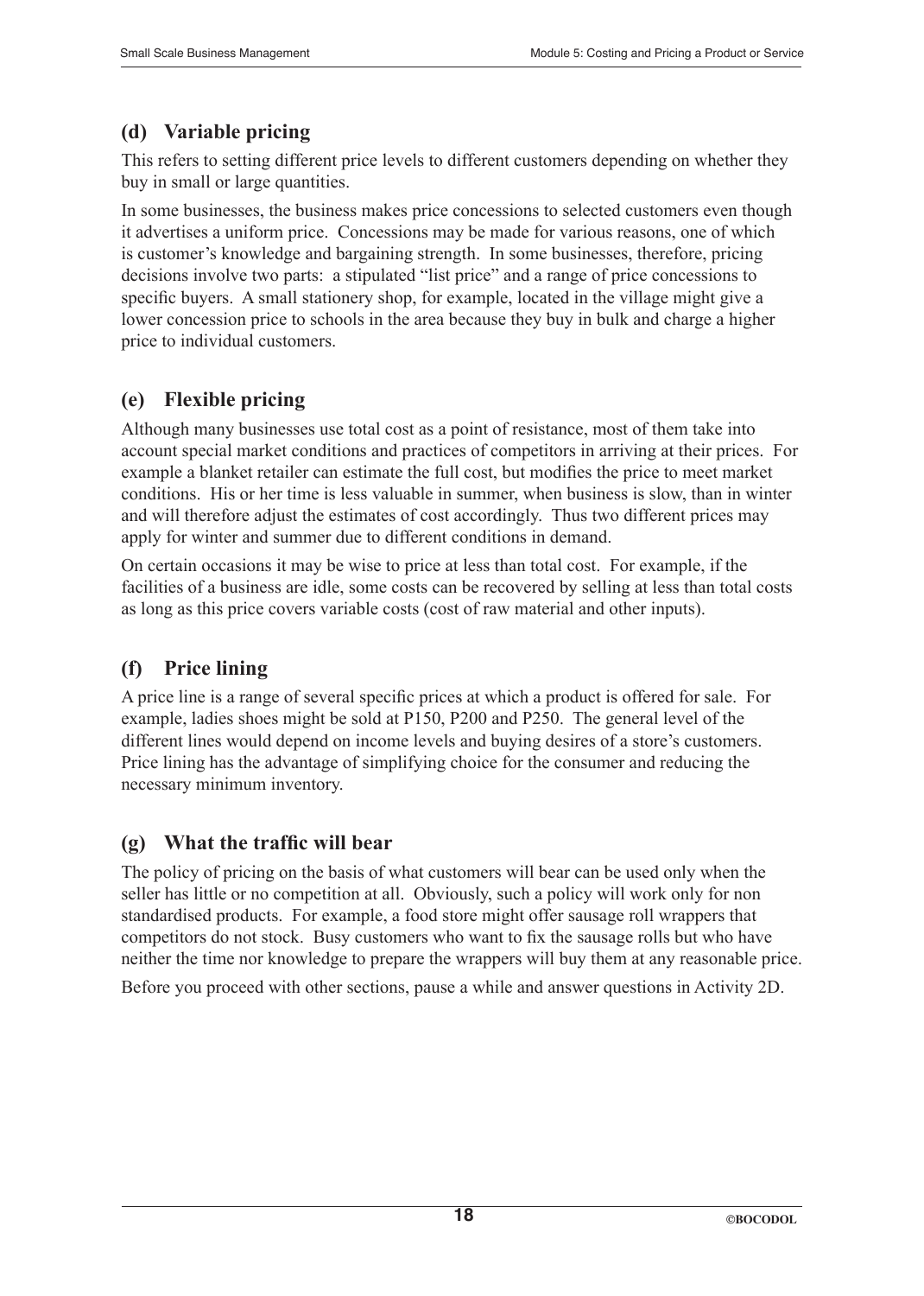#### **Activity 2D**

| (a) | What pricing strategy would you use if you are selling sorghum?                                                |
|-----|----------------------------------------------------------------------------------------------------------------|
|     |                                                                                                                |
|     |                                                                                                                |
|     |                                                                                                                |
|     |                                                                                                                |
| (b) | If you were to set up a small brewery business in Botswana, which pricing<br>strategy would you adopt and why? |
|     |                                                                                                                |
|     |                                                                                                                |
|     |                                                                                                                |
| (c) | If you have to market a new type of executive chair which pricing strategy<br>would you follow?                |
|     |                                                                                                                |
|     |                                                                                                                |
|     |                                                                                                                |

*Turn to the end of the topic for feedback on this activity*

### **(h) Cost-plus pricing**

Many business persons use a simple formula to arrive at their selling price. Firms that use cost-plus pricing set prices by totalling their costs and adding a reasonable margin of profits. This approach ensures that all costs will be covered and that a desired profit level will be obtained. For example, if 2Kg Omo costs P10 and is selling at P14, the mark up of P4 would be 40% of the selling price ( $P4 \div P10 \times 100$ ).

The main problem with this simple and quick approach is that it does not consider whether the customers will pay the price that is determined. In other words, the price might be either too high or too low for customers. If it is too low it leads to lost opportunities where money is lost unnecessarily. In general, this method ignores demand considerations.The formula used for arriving at retail price is:  $R = C + MU$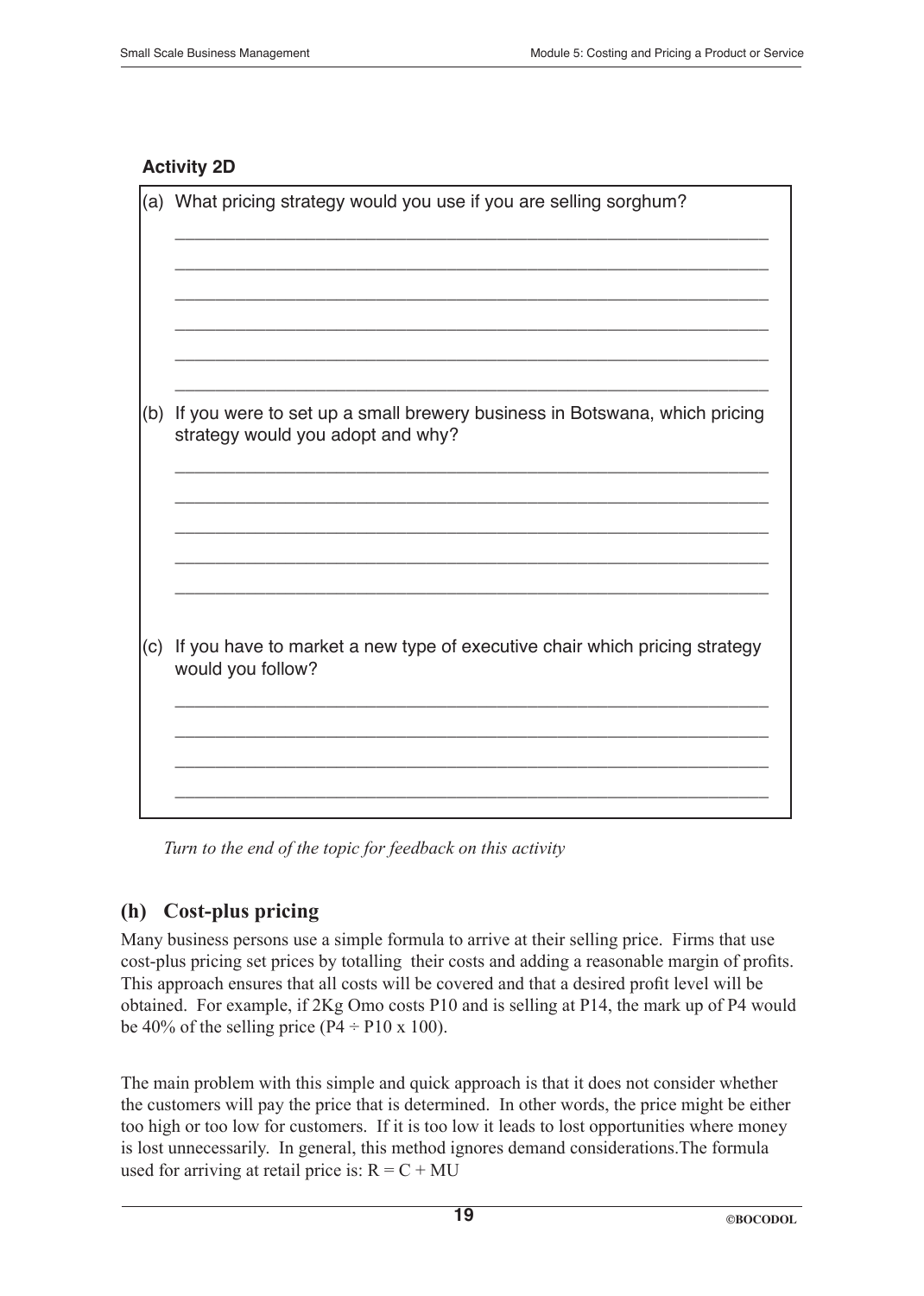where R is the retail price, C is the cost and MU is the actual mark-up.

#### **Activity 2E**

| If your restaurant business bought bread at P2 and adds a 25% mark-up. At<br>what price will the restaurant sell the bread? |  |  |
|-----------------------------------------------------------------------------------------------------------------------------|--|--|
|                                                                                                                             |  |  |
|                                                                                                                             |  |  |
|                                                                                                                             |  |  |
|                                                                                                                             |  |  |
|                                                                                                                             |  |  |
|                                                                                                                             |  |  |
|                                                                                                                             |  |  |
|                                                                                                                             |  |  |
|                                                                                                                             |  |  |
|                                                                                                                             |  |  |

*Work out the problem in Activity 2E and compare your answers with that of your friends. Answer is given at the end of the topic.*

### **(i) Multiple pricing**

This is whereby customers can buy products/services in large quantities and get a discount. This is a win - win situation for both buyers and sellers. Sellers are able to sell more products and services at ago and customers benefit through discounts. The prices of a single product/ service is displayed together with the price of purchasing a large quantity of the products/ service at a go. Buyers tend to pay more for purchasing a single item that purchasing more items at a go. Let us look at the following example. Thuso Dairy farm sells 2litres of milk to the retailers at P8.00 per bottle and P84 per dozen. How much does the customer save if they buy a dozen of fresh milk?

Consider the working out done below;

1 dozen has 12 bottles.

If 12 bottles cost P84, then

1 bottle costs P7.

This means if you buy 1 dozen, you will be saving P1 per bottle.

# **2.4 Setting a price**

Now that we have looked at the factors to consider before we set the price as well as the strategies to be engaged when setting up the price, we will now set the price for our products/ services. Remember that price is the only element of the marketing mix that brings profit in the business. It is important to set the right price in order to make profit. Setting the right price could be a difficult thing to do for small businesses. At times the price is set too low and the business is not able to make profit. At other times the price is set too high and this chases the customers away and the small business owners may find themselves out of business.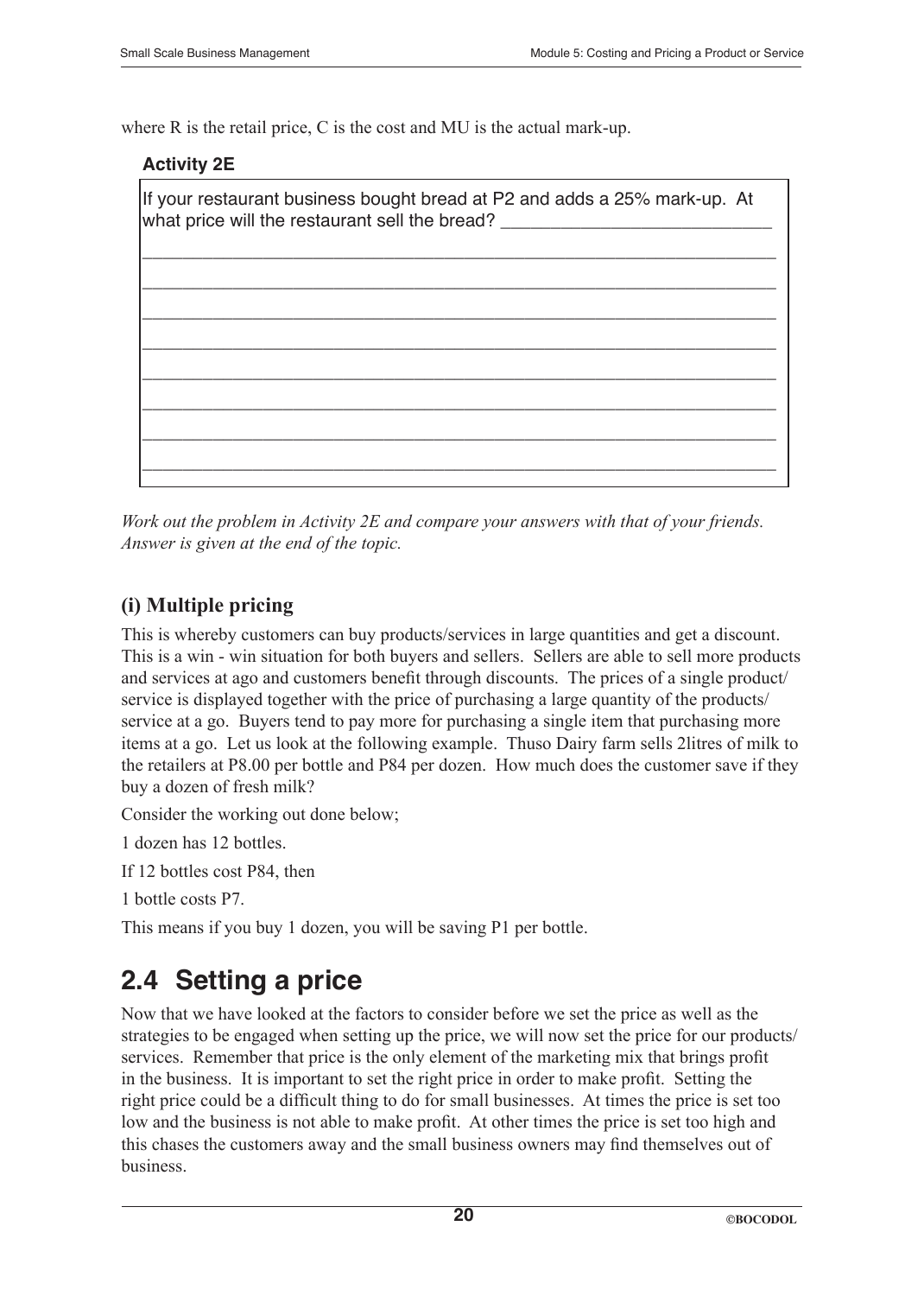In the previous topic we learnt about how to cost a product/service. Once the producer is able to put a cost to a product/service then the price could be set. It is very important to note that the cost of production should always be lower that the selling price for the business to realise profit. There are two ways of looking at price setting.

One way is when the business produces products. In topic one we discussed how the business uses variable cost of production to guide them as to how much the selling price could be. For example if the variable cost of producing a school uniform is P15, then the seller would set a price higher than P15.

The other way is when the business gets products/services from the supply for reselling and they put a mark up to the products/services i.e. a certain percentage on top of the initial price. For example if a retailing business buys products from a producer for P30 and sells them for P35. Their mark up can be determined in two ways:

(a) As a mark up on cost

```
Mark up = percentage mark up
Cost
P5 x 100%= 17%
P30
Price = initial price + (initial cost x percentage mark up)
               = 30 + (30x 17\%)= P35
```
#### **(b) As a mark up on price**

```
Mark up = percentage mark up
Selling price
P5 \times 100\% = 14\%P35
Price = initial cost
       (1.00 percentage mark up)
     = 30
          (1.00 - 14\%)= P35
```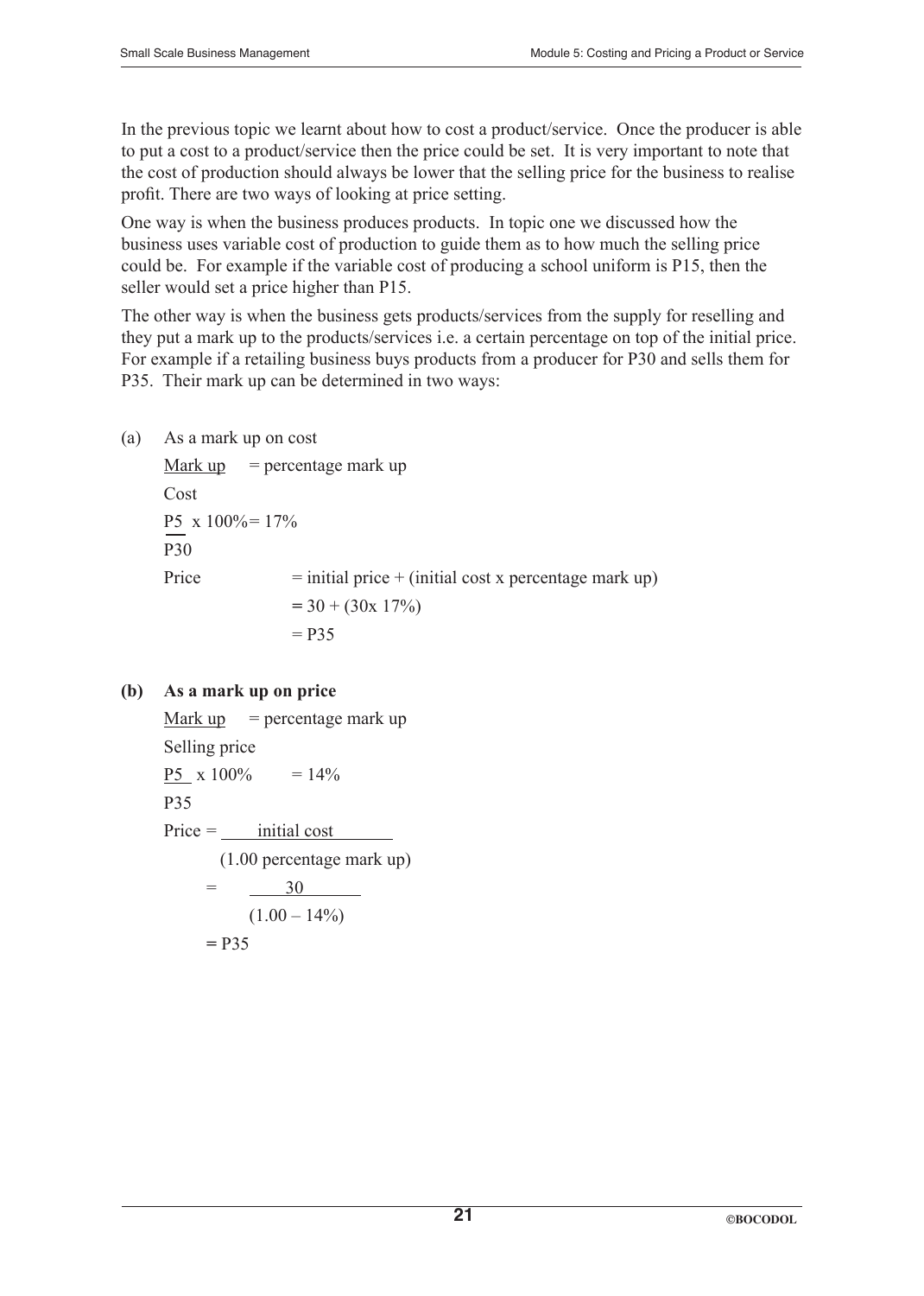#### **Activity 2F**

A retailer buys a dozen of eggs from a farmer at P12. Calculate the percentage mark up price and percentage mark up on cost if he sells the eggs for P16

*Turn to the end of the topic for feedback on this activity*

# **2.5 What have we learnt**

We have learnt several things related to pricing that are of immediate benefit to any business. We learnt that:

- cost influences pricing
- there are also several other factors influencing pricing apart from cost
- any business can realise a loss or profit, but most businesses objective is to make a profit
- there are several methods used for setting a selling price

# **2.6 Glossary**

| <b>Pricing:</b>                  | Putting a monetary value to the items or services to be sold.                 |  |
|----------------------------------|-------------------------------------------------------------------------------|--|
| Mark up:                         | Amount of money added to the cost of an item to get the<br>selling price.     |  |
| <b>Barter:</b>                   | Exchanging goods for goods e.g. a crate of tomatoes for 5kg<br>sugar.         |  |
| <b>Channels of distribution:</b> | The people who handle the product before it reaches the<br>customer.          |  |
| Cost:                            | The cost of an item is the amount paid when ordering it from<br>the supplier. |  |
| <b>Revenue:</b>                  | The income you get from sales.                                                |  |
| <b>Status quo pricing:</b>       | Keeping prices the same without making any changes.                           |  |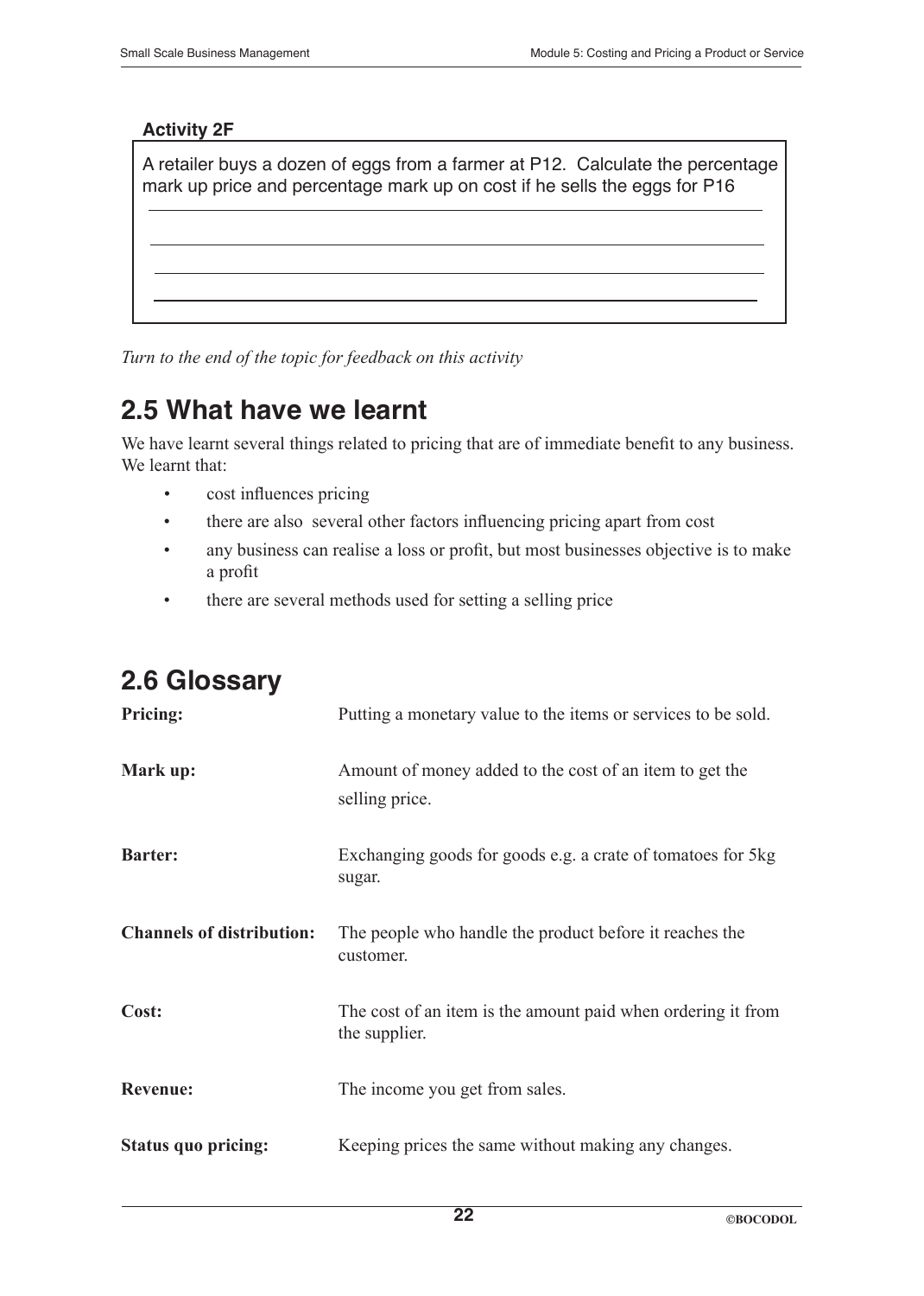# **2.7 Self assessment exercise**

Choose the correct word from this list and complete each of these statements. Use each word once only. The words are: credit, gross margin, price, barter, calculations, cost, profit, sales-oriented, margin, revenue.

| 1.             |                      | The same is the value placed on goods or services.                      |  |
|----------------|----------------------|-------------------------------------------------------------------------|--|
| 2.             |                      | is the exchanging of goods for other goods.                             |  |
| 3 <sub>1</sub> |                      | is the money a business gets from sales.                                |  |
| 4.             |                      | When working out prices you should be able to do simple ______________. |  |
| 5 <sub>1</sub> |                      | A is the amount of money added to the cost of an item.                  |  |
| 6.             |                      | The ________________________ includes other expenses.                   |  |
|                | larger market share. |                                                                         |  |
| 8.             |                      |                                                                         |  |
|                |                      |                                                                         |  |
|                |                      |                                                                         |  |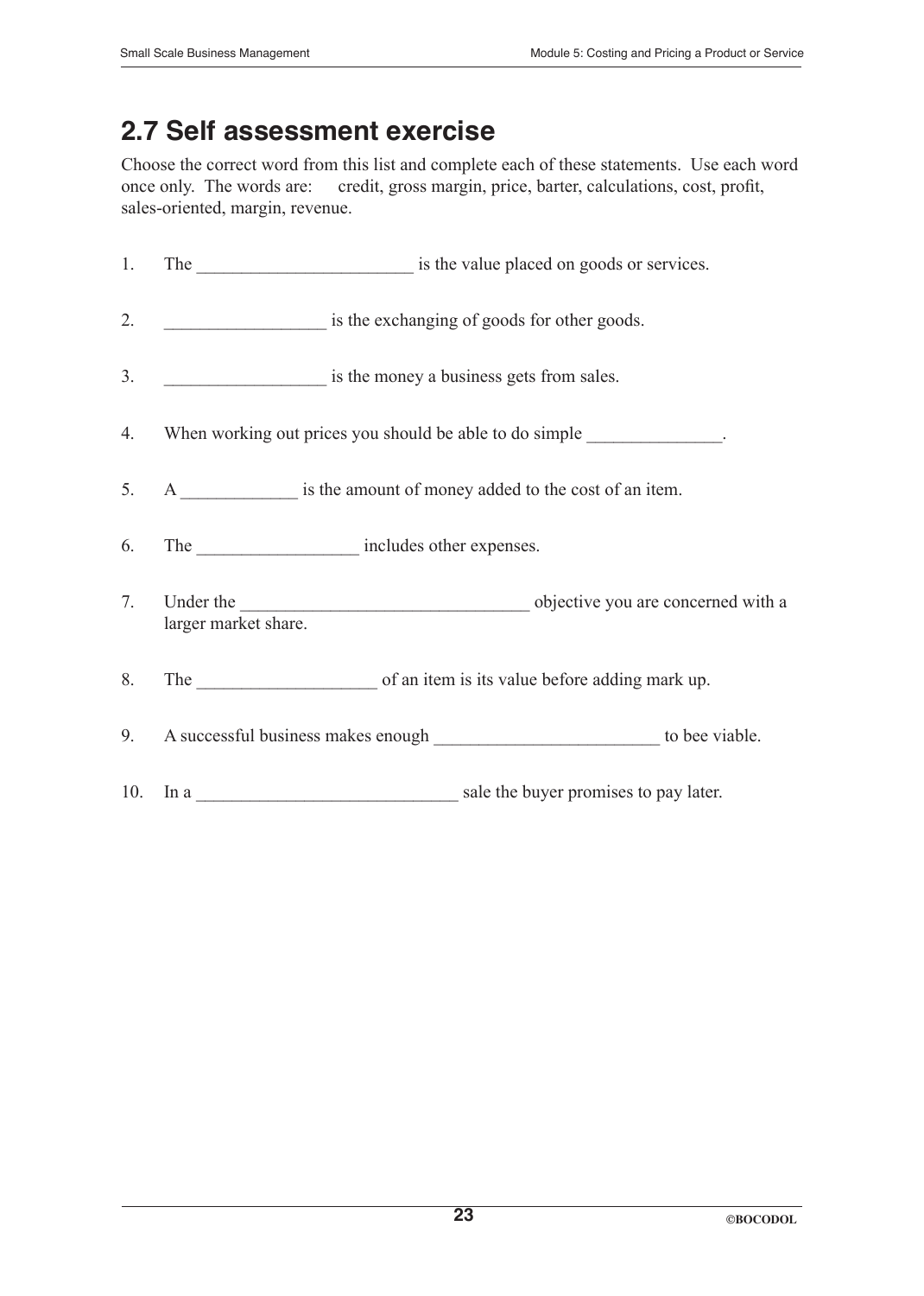# **2.8 Suggested answers to activities**

#### **Activity 2A**

- Merchandise may be soiled
- Style may change
- Fading
- Damage caused by handling
- Change of season
- Original price too high.

#### **Activity 2B**

- Directly similar products e.g. Nike shoes against Reebok shoes
- Substitute products e.g. rail transport against road transport or butter and margarine
- Unrelated products seeking the same consumer money e.g. video cassette recorder and refrigerator.

#### **Activity 2C**

Yes, there are many other factors that influence pricing and include the following:

- The objectives of the company based upon its short and long-term profit requirements
- The psychological (in the mind) effect that a price can have in implying "high price" equals "better quality"
- The effect of price upon the business image and brand name, for example the expectation that Pep Stores will sell cheap products
- The influence of government, trade association and consumer bodies in price setting
- Customer sensitivity to high prices

#### **Activity 2D**

- (a) Flexible pricing
- (b) Follow the leader pricing; Kgalagadi Breweries as leader in market would set pace in pricing for others to follow.
- (c) Market skimming.

#### **Activity 2E**

 $R = C + MU$  $R = P2.00 + 25\% (P2.00) = P2.50$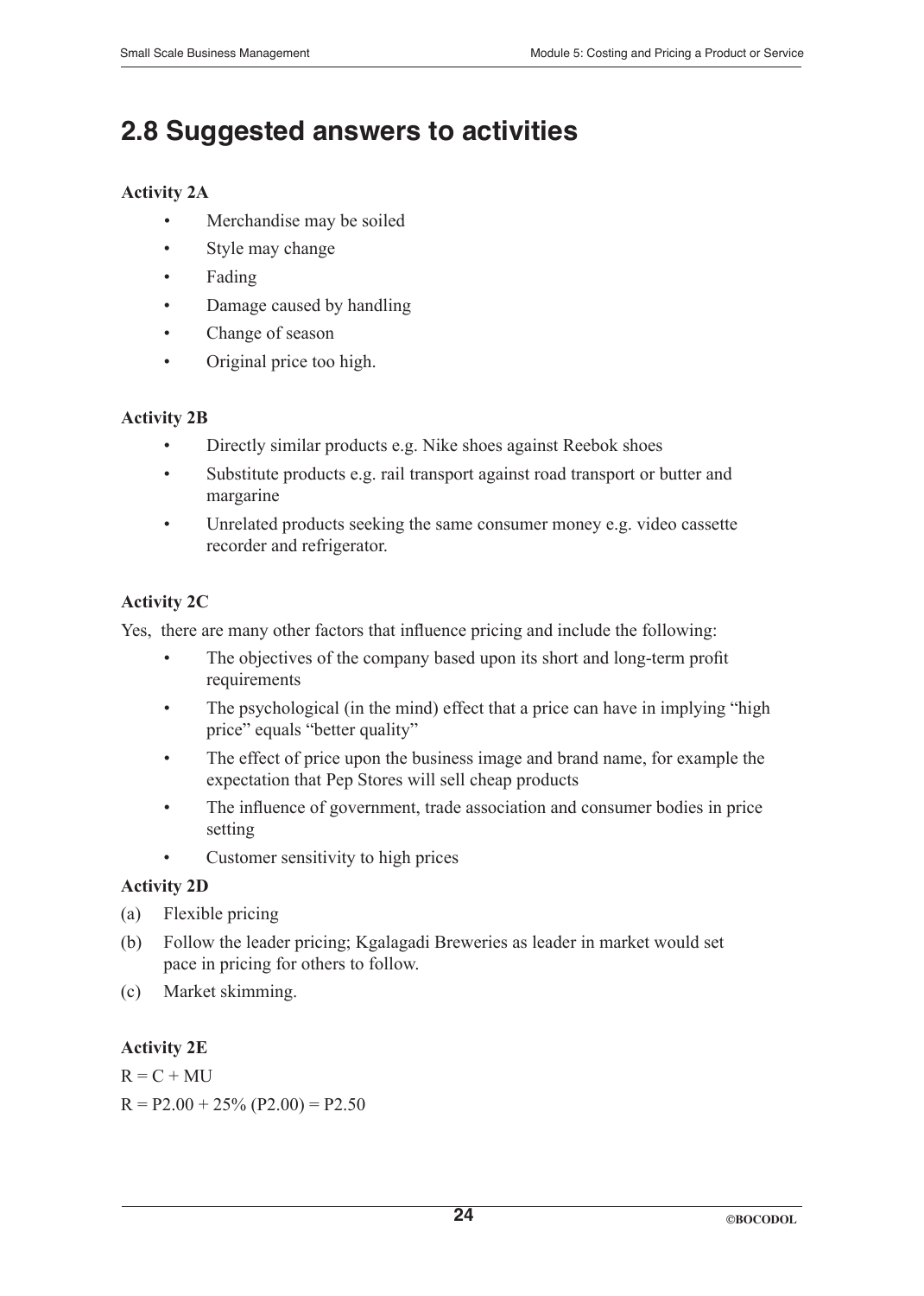#### **Actiivty 2F**

**(**a) As a mark up on cost Mark up  $x 100\%$  = percentage mark up Initial price  $\underline{P4}$  x100% = 8% P12

**(**b) As a mark up on price Mark up x 100% = percentage mark up selling price P4 x 100%**= 25%** P16